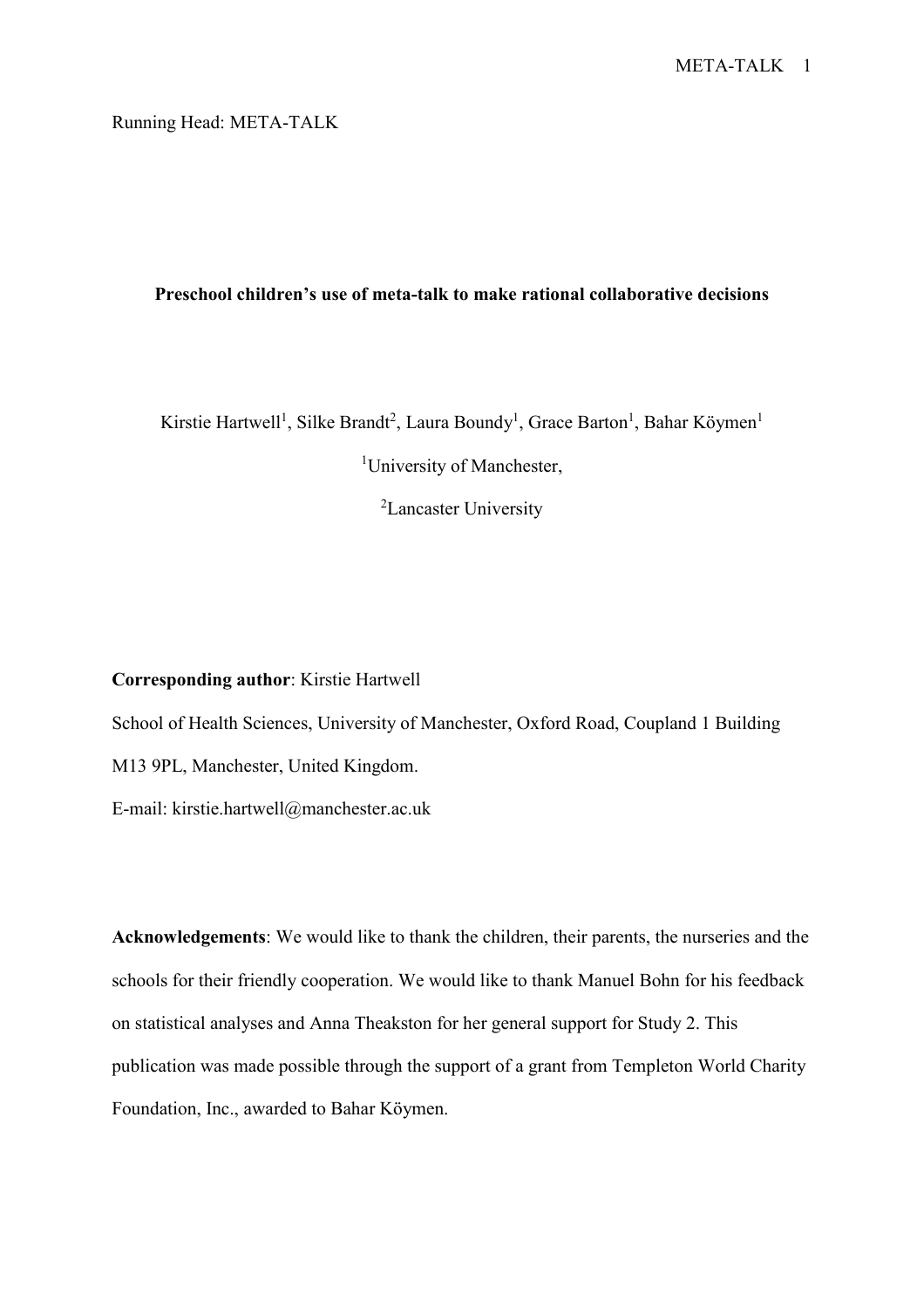### **Abstract**

In collaborative decision-making, partners compare reasons behind conflicting proposals through meta-talk. We investigated UK-based preschoolers' (mixed SES) use of meta-talk (Data collection: 2018-2020). In Study 1, 5 and 7-year-old peer dyads (*N*=128, 61 girls) heard conflicting claims about an animal from two informants. One prefaced her claim with "I know"; the other with "I think". Dyads identified the more reliable informant through metatalk ("She said she knows"). In Study 2, 3- and 5-year-olds (*N*=64, 34 girls) searched for a toy with an adult partner making incorrect proposals. Children refuted this through reporting what they had witnessed (It cannot be there because "I saw it move", "she moved it"). In preschool period, children start using meta-talk to make rational collaborative decisions.

*Keywords*: reasoning, collaborative problem-solving, meta-talk, peer interactions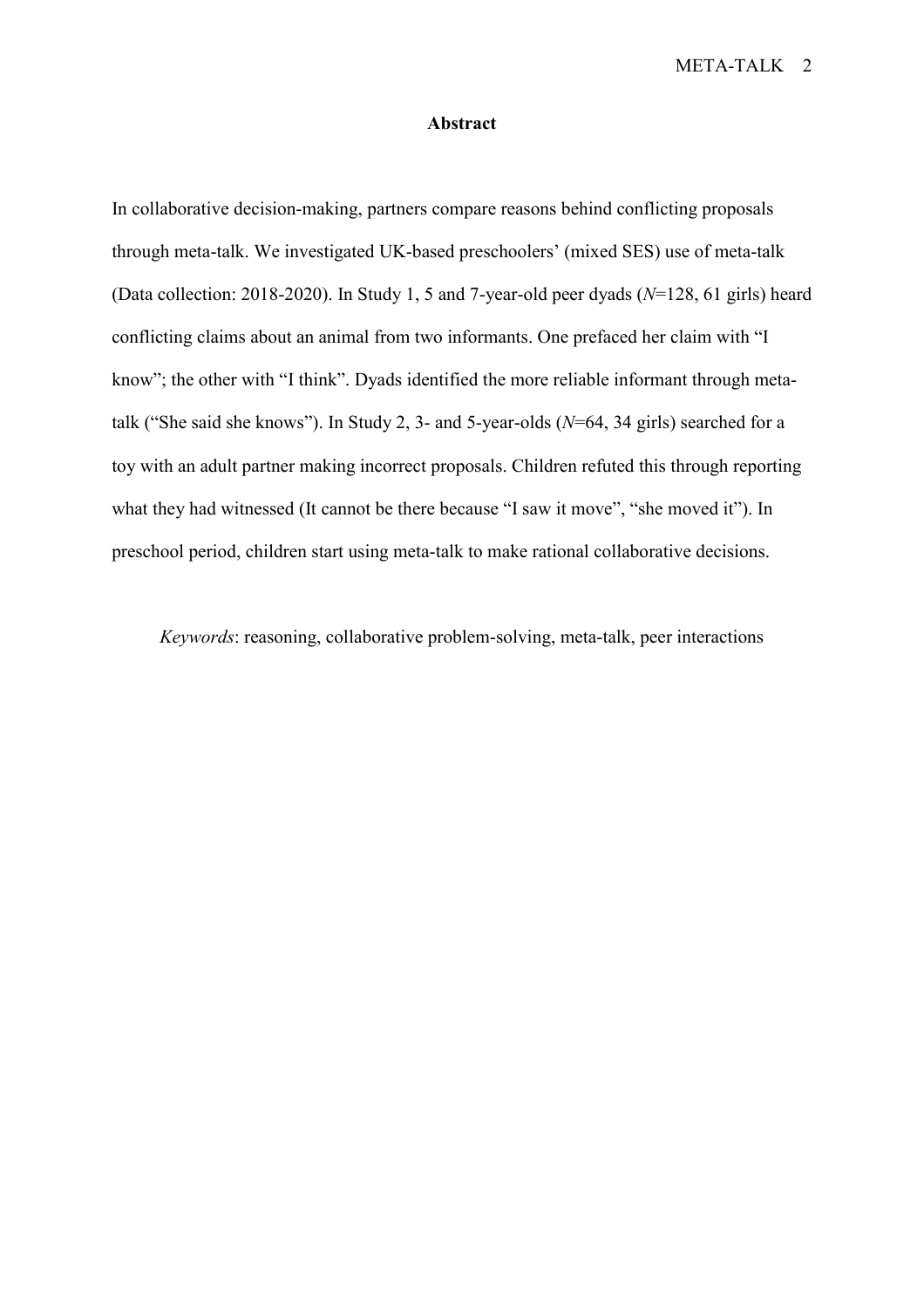#### **Preschool children use meta-talk to make rational collaborative decisions**

Recent accounts of reasoning have emphasized its social dimension, where speakers exchange their reasons for their beliefs to come to agreement (Mercier and Sperber, 2011; Tomasello, 2019). The ability to reason with another mind emanates from children's speciesunique inclinations for cooperation and shared intentionality, which involves *cooperative motives* through which individuals are after finding a good solution benefitting all parties and *cooperative cognition* through which individuals compare the relative merits of competing reasons to arrive at the correct decision (Köymen & Tomasello, 2020). During collaborative problem-solving, partners often engage in a special kind of reason-giving, termed as "metatalk" (Köymen and Tomasello, 2018, 2020), through which they talk about standards of evidence (e.g., first-hand observation tops indirect observation), compare the validity of competing reasons, or provide reasons for reasons (Iordanou, 2010; Kuhn, 2001; Mahr & Csibra, 2018; Tomasello, 2019).

Around age 3, children can identify valid and invalid reasons (Castelain, Bernard, & Mercier, 2018; Domberg, Köymen, & Tomasello, 2019; Koenig, 2012). Around age 4, when children master the concept of belief (Wellman, Cross, Watson, 2001), they comprehend meta-talk involving mental state terms (Moore, Bryant, & Furrow, 1989; Sabbagh & Baldwin, 2001). For example, Brandt and colleagues (2016) presented children with informants providing conflicting information about a sticker's location. The reliable informant said, "*I know* it is in the blue box"; the other said, "*I think* it is in the red box". Four-year-olds, but not 3-year-olds, could identify the sticker's location.

Preschoolers are also adept at producing reasons when their partners are unaware of some information (Köymen, Mammen and Tomasello 2016); and adjust the informativeness of their reasons depending on their common ground with their partners (Mammen, Köymen,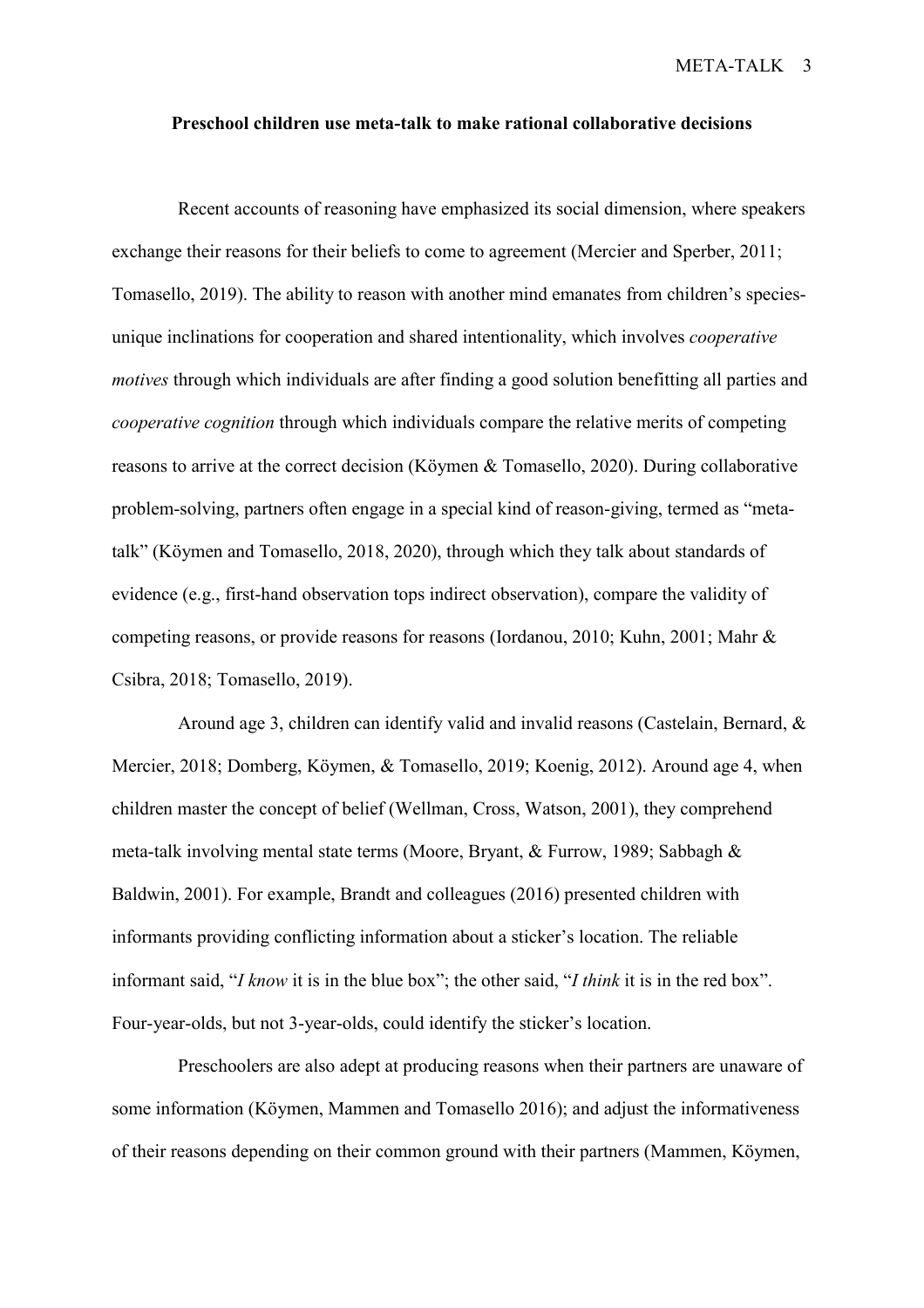& Tomasello, 2018). Yet the ability to produce meta-talk has mostly been observed in adolescents, who could use reasons that challenged their partner's assertions through counterarguments (Kuhn & Udell, 2003; Kuhn, Zillmer, Crowell, & Zavala et al., 2013; Papathomas & Kuhn, 2017).

Two recent studies investigated younger children's use of meta-talk, but provided limited evidence. Köymen and Tomasello (2018) presented 5- and 7-year-old peer dyads with a collaborative problem-solving task. Each child separately received conflicting information about what a novel animal eats (rocks or sand). One child heard a first-hand report by the animal itself; whereas the other child heard a second-hand report expressing uncertainty. When collaboratively deciding what the animal eats, children from both age groups endorsed the item suggested by the first-hand report, but only the 7-year-olds produced meta-talk, where they justified their proposals by talking about the reliability of their information source (e.g., "she was not sure"). The crucial point was that the 7-year-olds were not just talking about whether the animal eats rocks or sand, but engaged in meta-talk, through which they evaluated the relative merits of different types of evidence and referred to the standards of reasoning (e.g., first-hand evidence tops hearsay). However, in this study, the task burden to produce meta-talk mostly fell on the child who received the second-hand report (e.g., to say "she said she heard it from someone", "she was not sure"); whereas the other child who received the first-hand report only saw the animal stating they eat rocks and did not have any information about the reliability of the informant. Thus, this imbalance in the amount of information each child received might have reduced the overall frequency of meta-talk, particularly by the 5-year-olds.

A simpler form of meta-talk could involve counterarguments, through which speakers explain why their partner's reasons are not valid. Counterarguments do not evaluate a proposal per se, but they evaluate the validity of the reason supporting that proposal. The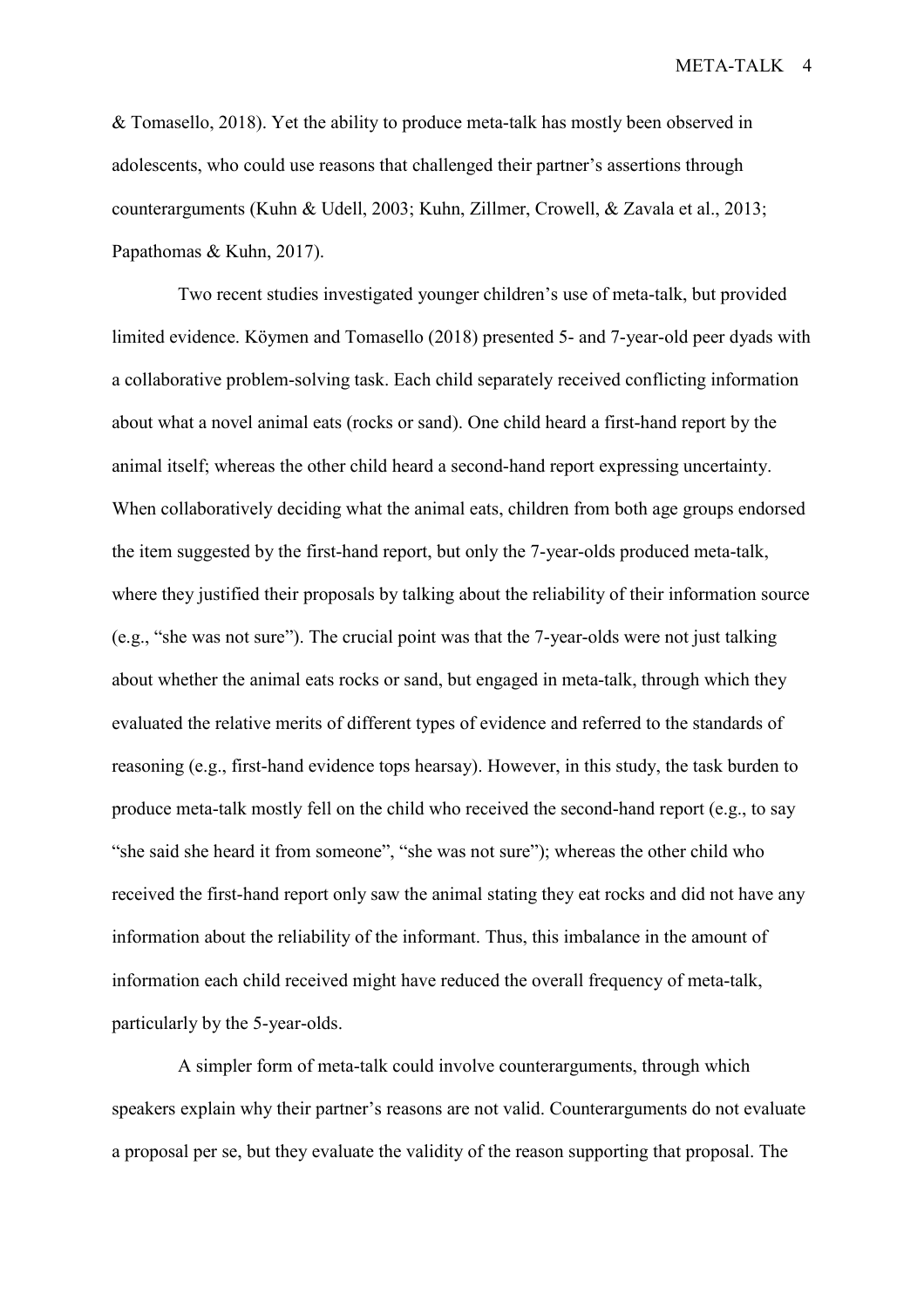second study reported that when collaboratively deciding which box contained the item a bear needed, 5-year-olds, and even 3-year-olds after training, could successfully refute their partners' reasoning (e.g., "let's pick this box, because it contains honey") through meta-talk in the form of counterarguments (e.g., "no the honey is mouldy"; Köymen, O'Madagain, Domberg, & Tomasello, 2020), indicating that preschoolers might be capable of producing meta-talk. However, in this study children were provided with two counterarguments, one valid and one invalid, and they simply had to selectively repeat what they heard without spontaneously providing these counterarguments.

Therefore, in the current studies, we investigated whether 3-, 5-, and 7-year-olds could produce spontaneous meta-talk about information reliability during collaborative problem-solving. In Study 1, we modified the procedure of Köymen and Tomasello (2018). Five- and 7-year-old peer dyads heard two informants give information about the needs of a novel animal (e.g., its food) together, rather than individually, so that the contrast in the informants' testimony was more salient and each child would be equally likely to produce meta-talk. One informant was more reliable and confident, and prefaced her proposals with, "I know"; the other was less reliable and less confident, and prefaced her proposals with "I think". In the experimental condition, the two informants gave conflicting information (e.g., one stated it eats rocks, the other stated sand); whereas in the control condition, informants gave the same information (e.g., both stated rocks). As part of our confirmatory hypotheses, we predicted that children would choose the item suggested by the reliable and confident informant in both conditions but would justify their proposals with meta-talk (e.g., "she said she knows") more in the experimental condition than in the control condition. In Study 2, we investigated whether younger children, 3- and 5-year-olds, could produce meta-talk in a simpler task, which did not require comprehension or production of mental state verbs or complex sentences.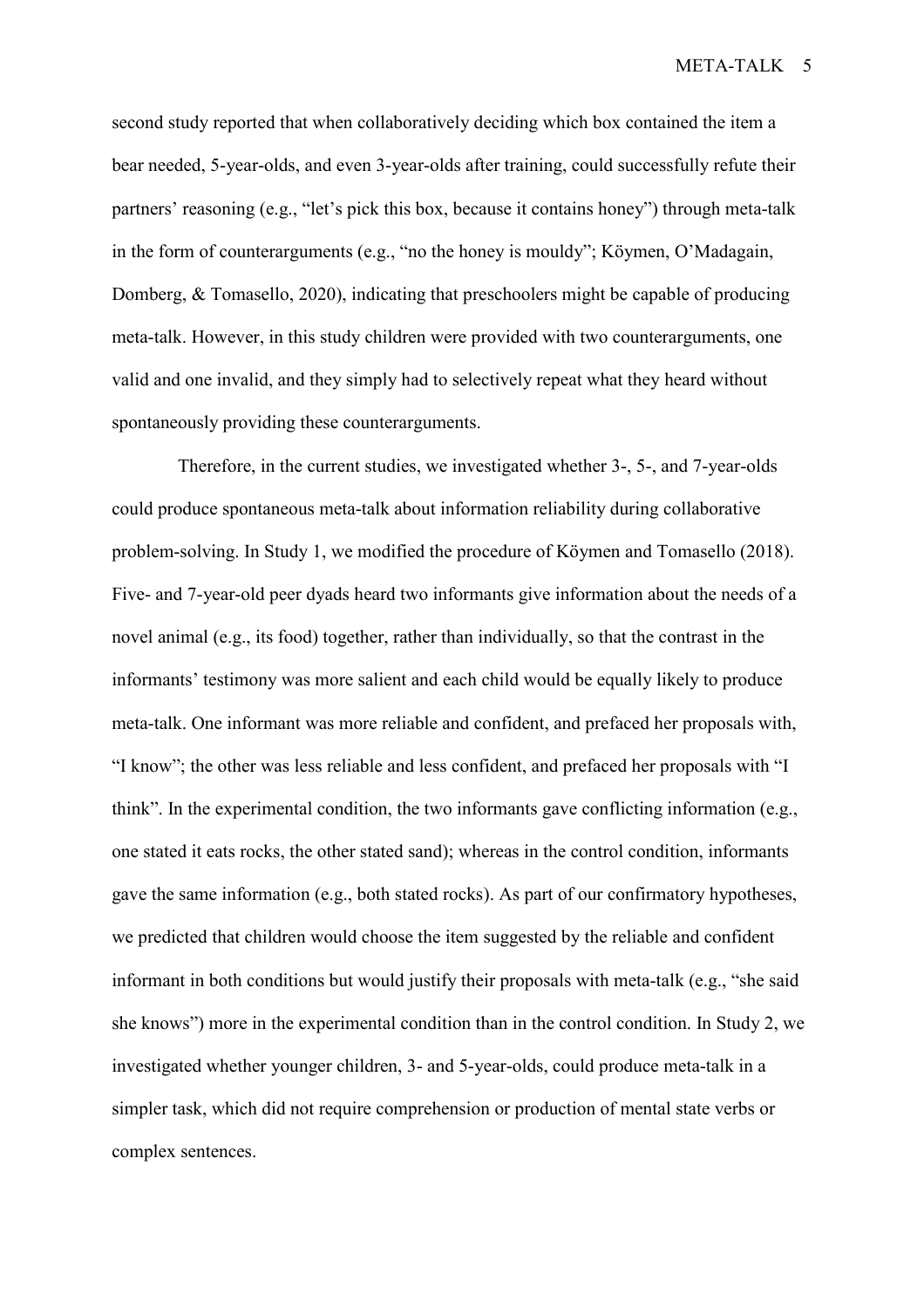#### **Study 1**

### **Method**

# *Participants*

Sixty-four 5-year-olds (*M* = 5;5, *Range* = 5;0 – 5;11, 34 girls) and 64 7-year-olds (*M*   $= 7;6$ , *Range*  $= 6;11 - 8;0, 27$  girls) in 64 same-age dyads (9 mixed-gender dyads) participated in this study. Data collection took place between March 2018 and May 2019. The sample size was decided prior to data collection based on studies using similar procedures (e.g., Köymen & Tomasello, 2018). The dyads were formed based on the teacher's recommendations and were randomly assigned to the experimental or control condition (16 dyads in each condition and age group). An additional two 5-year-old dyads were excluded from the analyses because they did not finish the game. Children were recruited from various schools in North West England. They were all native speakers of English and had various socio-economic backgrounds.

# *Materials*

The warm-up game used a set of three drawers and a dollhouse which had a bathroom with a bathtub and a sink, a bedroom with a bed and a closet, and a kitchen with an oven and a sink. Each drawer included two items: one that typically belonged to a room and needed to be placed in the corresponding room (a toilet, a cot, a fridge), and one that did not and so was to be thrown away (a lamp, a table, a ladder).

In the teaching phase, each dyad watched two videos together, narrated by different female informants, about a novel creature named "selk" on two iPads. Each video involved a slideshow with 4 drawings. In slide 1, the informant introduced herself. In the next three slides, the informant listed what the animal eats (rock or sand), drinks (blue or green soda), and where it sleeps (water or grass). Rocks, blue soda, and water were grouped as Set 1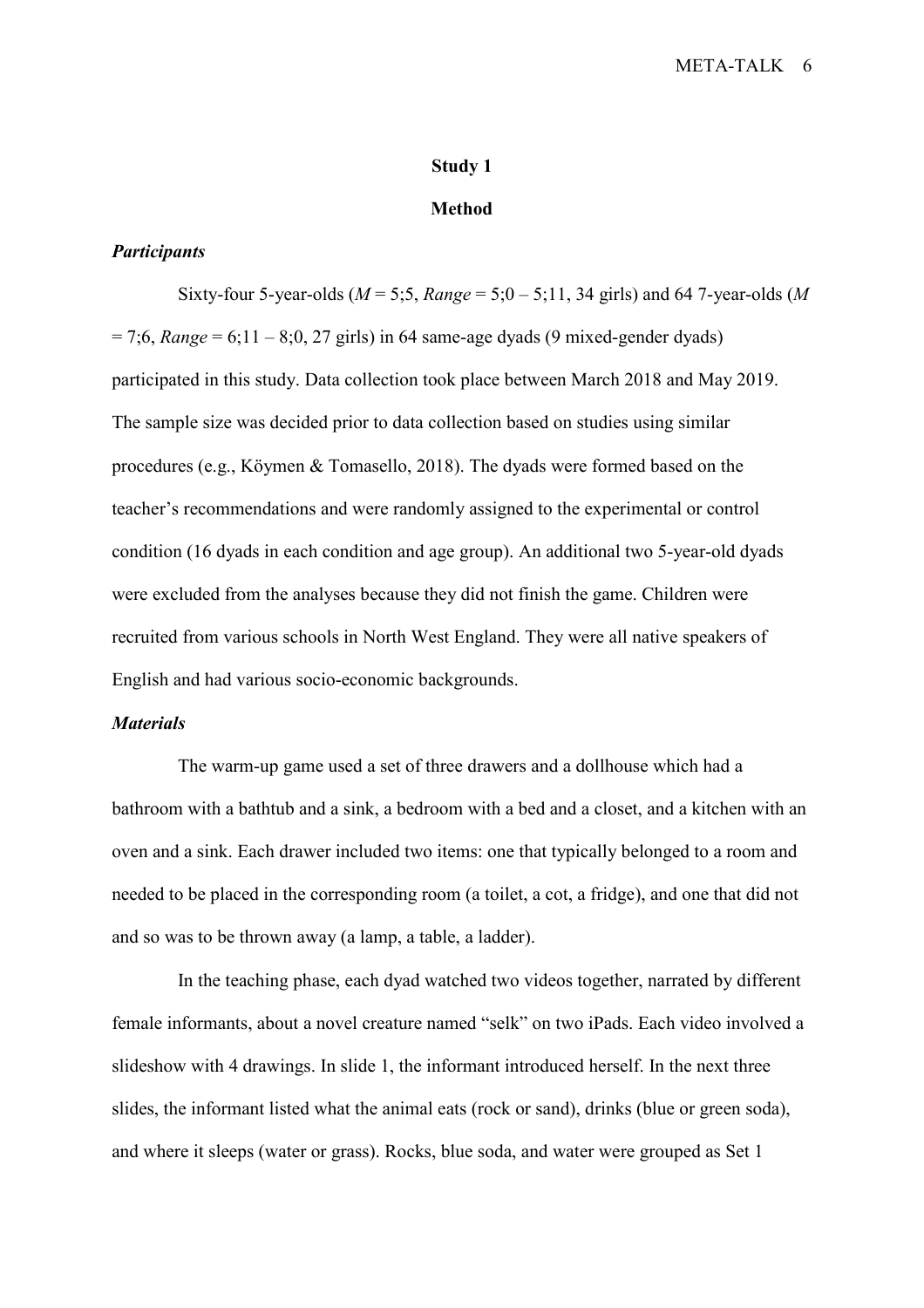items; sand, green soda, and grass as Set 2 items. One informant was reliable and used the verb "know" for each item (e.g., "I *know* they eat rocks because I always give them their food") whereas the other informant was less reliable and used the verb "think" for each item (e.g., "I *think* they eat sand, but I never give them their food"; see Appendix A for the pictures and the narration).

In the experimental phase, dyads decorated the selks' home with the items in the three drawers. There were rocks and sand in the top drawer, a blue soda and a green soda in the middle drawer, a lake and grass pictures in the bottom drawer.

## *Procedure*

The study took place in quiet areas of children's schools. All sessions were videotaped. In the warm-up, the experimenter (E) introduced the dollhouse game, "Each drawer contains a correct item that should go to one room and an incorrect item that should go to the bin." E asked the dyads to name the first room (bathroom) and the items in the top drawer (a toilet, a lamp). Next, E asked them to choose the correct item and asked "why" to prime children to justify their choices. If they provided no reason, E provided one ("because one needs a toilet in the bathroom"). This procedure was repeated for the bedroom and kitchen. Finally, E showed a picture of the correctly furnished house and gave dyads feedback ("All correct!", "You were wrong for this room, but the rest is correct!") to emphasize that there were correct choices to prevent them from choosing the items randomly.

In the teaching phase, E said, "Now you will watch two videos about an animal called Selk. Each video has a different girl and only one is telling the truth". One video, shown on one iPad, always had the reliable informant who used the verb "know" whereas the other video, shown on a second iPad, always had the less reliable informant who used the verb "think". In the *experimental condition*, the informants gave conflicting information (one informant presented set 1 items, the other set 2 items). After the first video, E placed a picture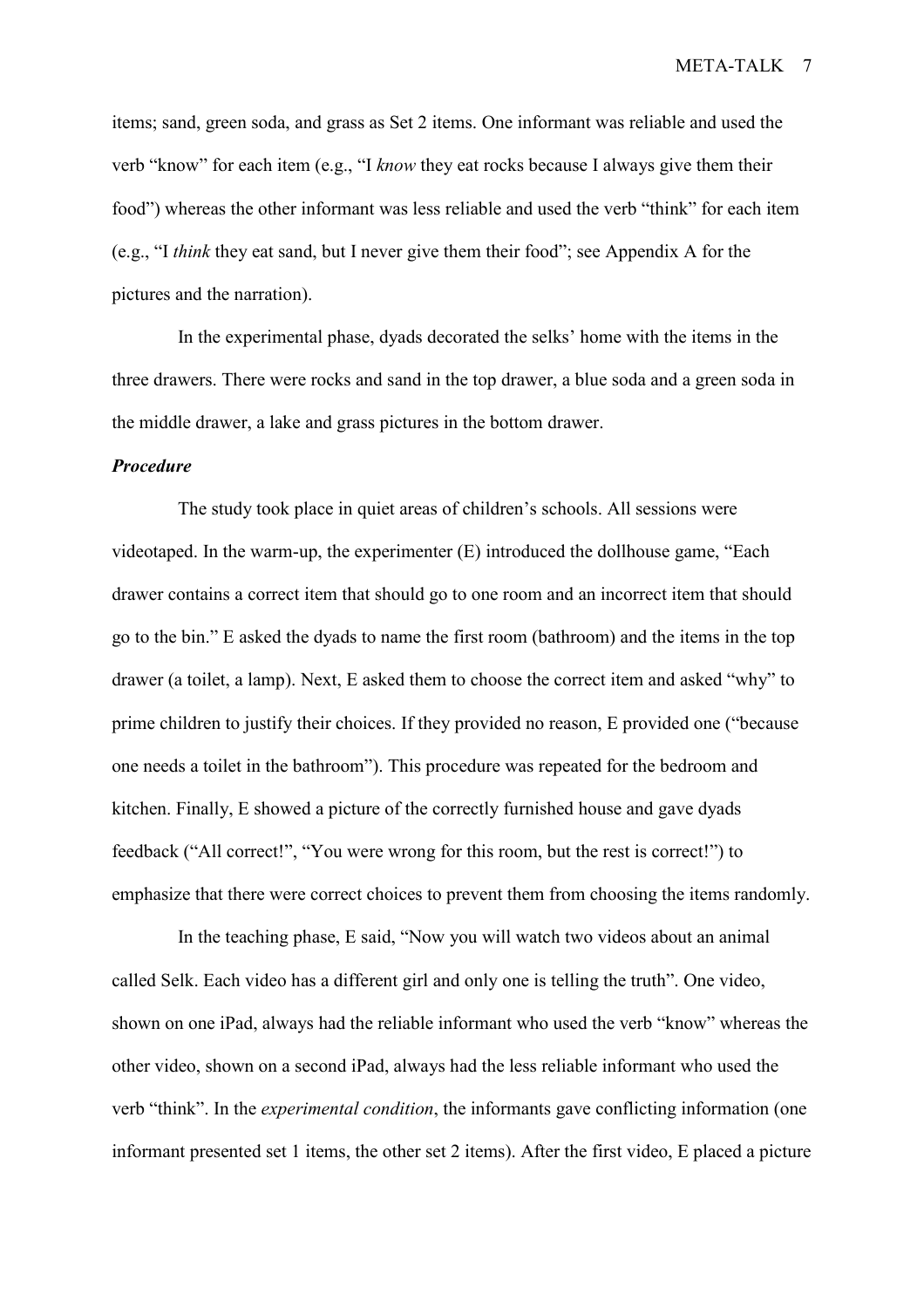of set 1 items listed in the video in front of the first iPad and repeated what the reliable informant had said, for instance, "She said she knows selks eats rocks, she knows they drink blue soda, and she knows they sleep on water". After the second video, E placed the picture of set 2 items mentioned in the video in front of the second iPad and said, for instance, "She said she thinks selks eat sand, she thinks they drink green soda, and she thinks they sleep on water". In the *control condition*, the procedure was the same except that both informants suggested the same information (e.g., both suggested set 1 items or set 2 items).

In the experimental phase, E instructed the dyads, "Each drawer has one correct item and one incorrect item. You should place the correct ones in selks' home. Only one girl is right. You need to decide together which girl. You will get a surprise gift, if you choose the correct items. Start with the top drawer, then the middle drawer and finally the bottom drawer". E then left the room. When the dyads finished, E asked, "You thought this girl was right as all/most of these items were hers. Why her?" so children could report their reasoning to E. Regardless of the items chosen, E gave children a picture as a gift.

The identity of the reliable informant, the items that each informant mentioned (Set 1, Set 2) and the order in which the reliable information was presented in the videos were counterbalanced. The procedure lasted around 15 minutes.

# *Coding*

First, we coded the number of items suggested by the more reliable informant that the dyads chose (0-3). Then we coded whether children produced meta-talk in two contexts: 1) *spontaneous meta-talk* in their peer conversations, including when they were watching the videos (e.g., children occasionally produced meta-talk during the pause when E switched from one iPad to the other to play the videos); 2) *elicited meta-talk* in their responses to E's *why*-question after the task. Meta-talk included the reasons that referred to the informants' reliability, particularly how they know what they are suggesting. This could involve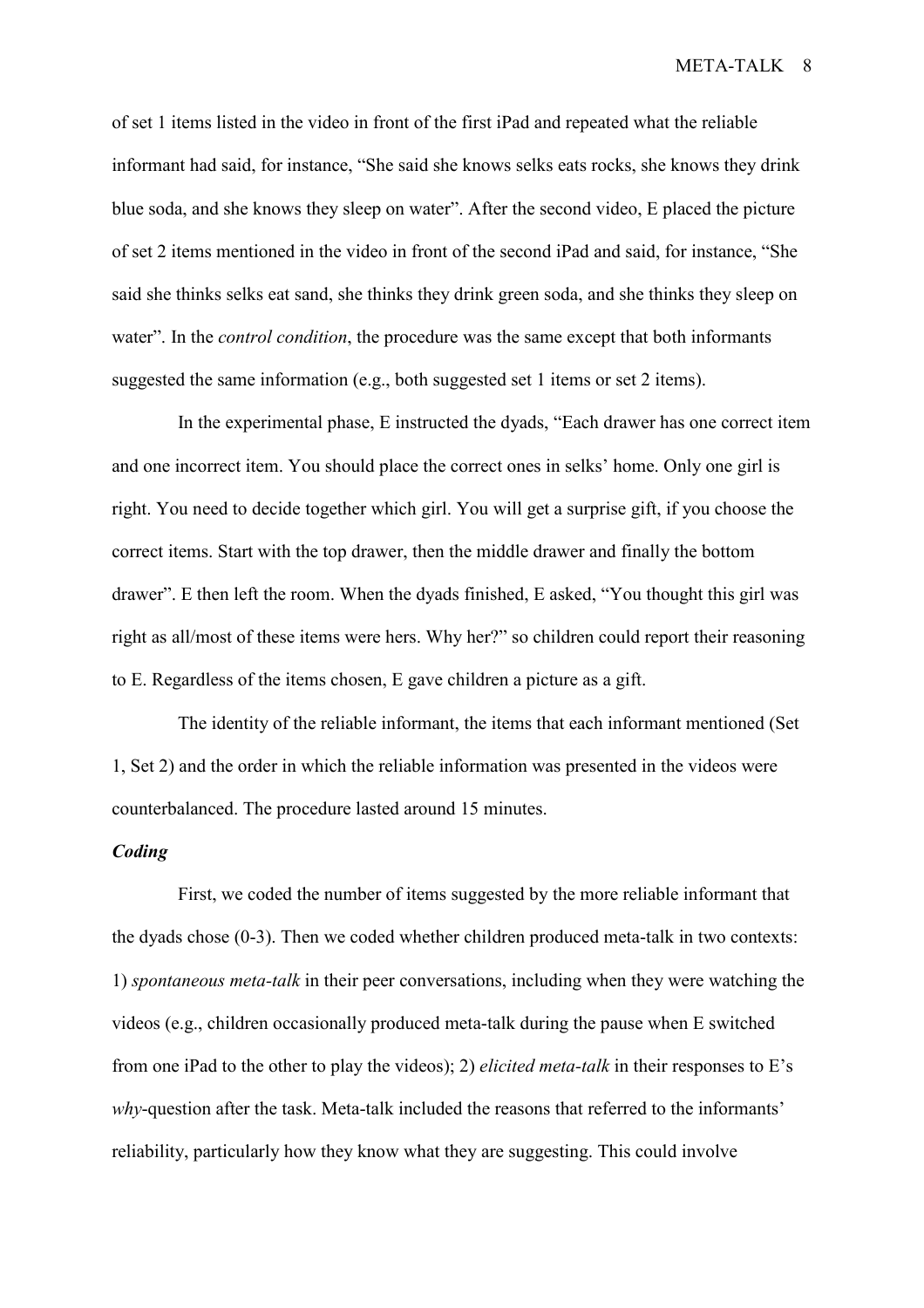references to the informant's mental states (e.g., "she said that she actually knows", "because that one said, 'I know' and that one said, 'I think'") and the references to whether the informants interacted with the animal or not (e.g., "that girl says that she feeds them", "Because at the end she says, she's never put them to sleep."). A second coder went over 25% of the transcripts (four dyads in each condition and age) to code whether a dyad produced meta-talk. The agreement was  $\kappa = .88$ .

#### **Results**

Peer conversations varied in length. The following is an example of a conversation

in the experimental condition by 7-year-olds who heard that the more reliable informant

suggesting rocks, blue soda and water.

- B: So rocks.
- A: And sand. I think are both.
- B: Probably rocks. Because that girl said "I know it" but that girl said she's not sure. So yeah that [sand] in the bin. Second draw,
- A: Green soda or blue soda?
- B: I reckon blue soda.
- A: Yeah.
- B: Because she-
- A: Yeah.
- B: Now last is flowers and- flowers in the bin.
- A: Definitely this [water].

We carried out four sets of analyses. First, we analyzed children's choice of items.

The mean number of items chosen by the peer dyads that were suggested by the reliable

informant was significantly above chance in both conditions for each age group (see Figure

1; in the experimental condition,  $t(15) = 23$ ,  $p < .001$ ,  $d = 5.75$  for 5-year-olds;  $t(15) = 2.86$ , *p* 

 $= .012, d = 0.71$  for 7-year-olds; in the control condition,  $t(15) = 6.46, p < .001, d = 1.61$  for

5-year-olds,  $t(15) = 4.14$ ,  $p < .001$ ,  $d = 1.04$  for 7-year-olds).

Second, we analyzed whether children's production of *spontaneous* meta-talk during

peer conversations differed across conditions and age groups, using Generalized Linear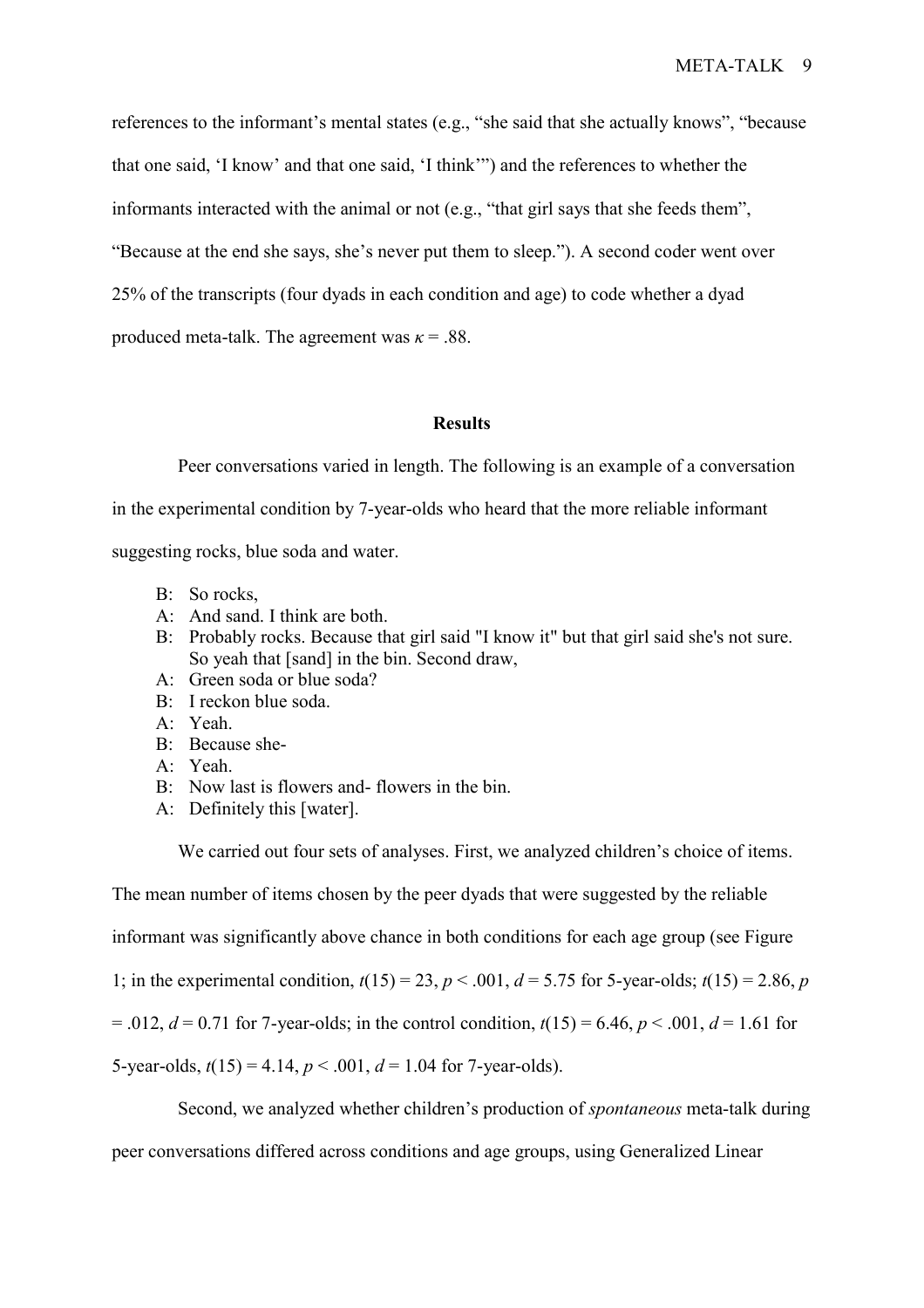Model (GLM) using binomial error distribution. The unit of analysis was each dyad. The response variable was the binary measure of whether a dyad produced meta-talk. The full model included the predictors age (5, 7), condition (experimental, control), and their interaction; as well as gender composition of the group (female, male, mixed-gender). The full model improved the fit as compared to the null model without these predictors ( $\chi^2$  = 11.98,  $df = 3$ ,  $p = .007$ ). The interaction between age and condition was not significant ( $\chi^2 =$ 2.43,  $df = 1$ ,  $p = .119$ ). The reduced model without this interaction revealed significant main effects of condition ( $\chi^2$  = 4.50, *df* = 1, *p* = .034, 95% CI [0.09 2.37]) and age ( $\chi^2$  = 5.41, *df* = 1,  $p = .019, 95\%$  CI [0.20 2.55], see supplementary materials A for the model summary). Both age groups produced meta-talk significantly more often in the experimental condition than in the control condition; 7-year-olds produced meta-talk significantly more often than did 5-year-olds (See Figure 2, left panel).

Third, we analyzed whether the production of spontaneous meta-talk predicted choosing the items suggested by the reliable informant in the experimental condition (we did not include control condition because very few children produced meta-talk in the control condition). We ran a between-subjects ANOVA with production of meta-talk, age, their interaction, and gender composition of the dyad as predictors. We found significant main effects of production of meta-talk ( $F(1, 26) = 4.62$ ,  $p = 0.041$ ,  $\eta_p^2 = 0.12$ ) and age ( $F(1, 26) =$ 5.31,  $p = 0.029$ ,  $\eta_p^2 = 0.13$ ). Those dyads who produced meta-talk chose significantly more items suggested by the reliable informant than those dyads who did not produce meta-talk (*M*  $= 2.88$ , *SD* = .50 vs. *M* = 2.38, *SD* = 1.09). Five-year-olds chose significantly more items suggested by the reliable informant than 7-year-olds ( $M = 2.94$ ,  $SD = .25$  vs.  $M = 2.31$ ,  $SD =$ 1.14). The interaction between age and production of meta-talk or the gender composition of the group was not significant  $(F(1, 26) = 2.53, p = 0.124, \eta_p^2 = 0.06; F(2, 26) = 0.76, p = 0.76$ 0.479,  $\eta_p^2 = 0.04$ ).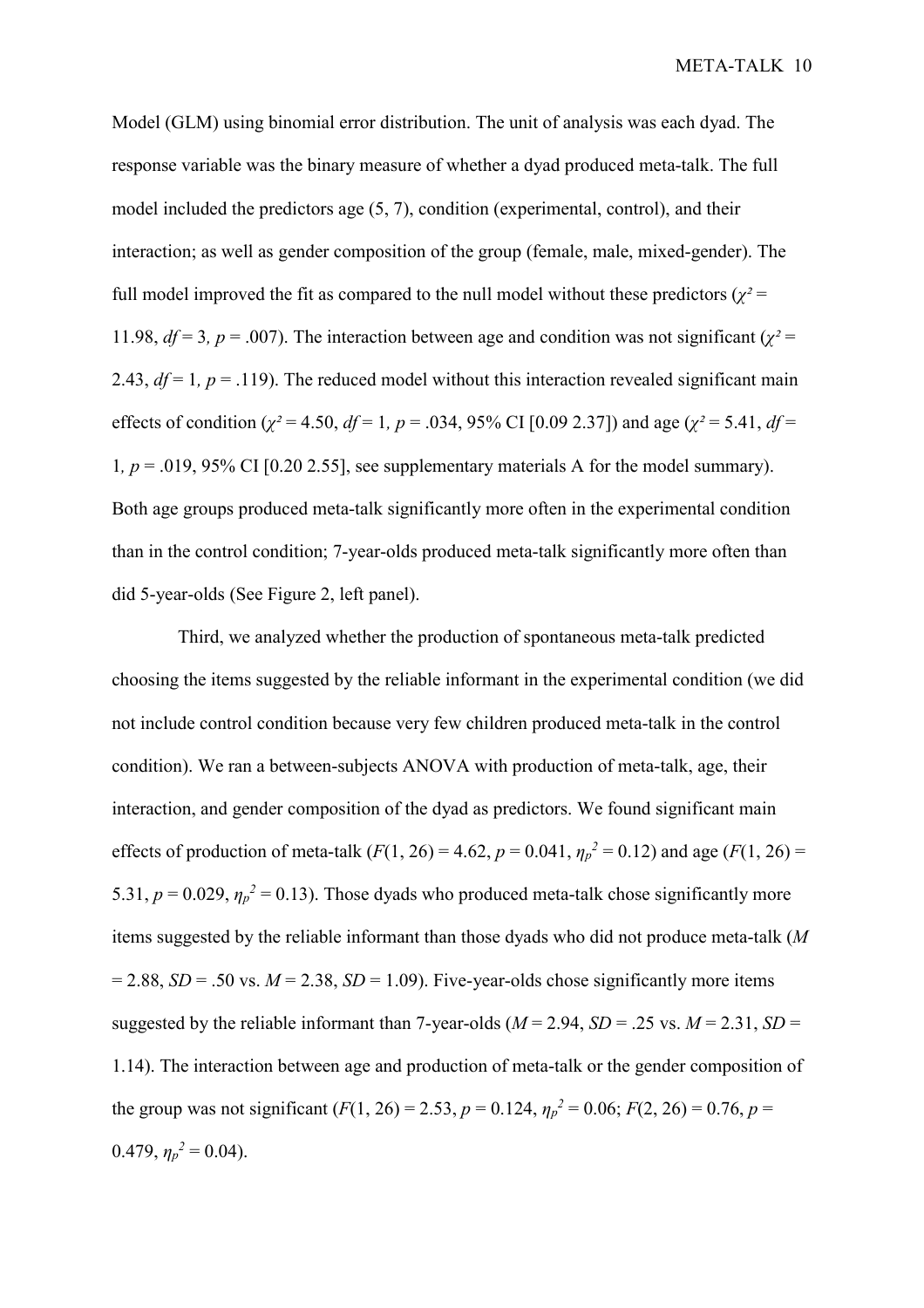Finally, we analyzed whether children's production of *elicited* meta-talk (their responses to E's question) differed across conditions and age groups, using the same models as in the third set of analyses. The full model improved the fit of the null model only marginally significantly ( $\chi^2$  = 7.53,  $df$  = 3, p = .057, see supplementary materials A for the model summary), suggesting that there was no robust age or condition difference in children's elicited meta-talk (see Figure 2 right panel).

### **Discussion**

Our results suggest that to reach rational collaborative decisions, both 5- and 7-yearolds spontaneously produced meta-talk more often in the experimental condition than in the control condition in their peer conversations and those dyads who produced meta-talk followed the suggestions of the reliable and confident informant more often than the dyads who did not produce meta-talk. Thus, our study is the first to document that children, as young as age 5, can produce meta-talk involving complex sentences with mental state verbs, a skill so far observed only with children of age 7 and older (Köymen & Tomasello, 2018; Papathomas & Kuhn, 2017). Thus, around age 5, when children master the concept of belief (Wellman et al., 2001): someone might have a false belief despite having good reasons for this belief (e.g., I heard this from an informant who might have a false belief), they also gauge and refer to the trustworthiness of the informants based on the mental state verbs used by these informants in their meta-talk. Unlike the study of Köymen and Tomasello (2018), in our study when each child had access to the testimony of both informants, and when the task burden did not fall onto one child, 5-year-olds were able to produce meta-talk involving mental states.

A notable developmental pattern was that the condition difference was overall clearer with 5-year-olds than with 7-year-olds. That is, 7-year-olds produced meta-talk almost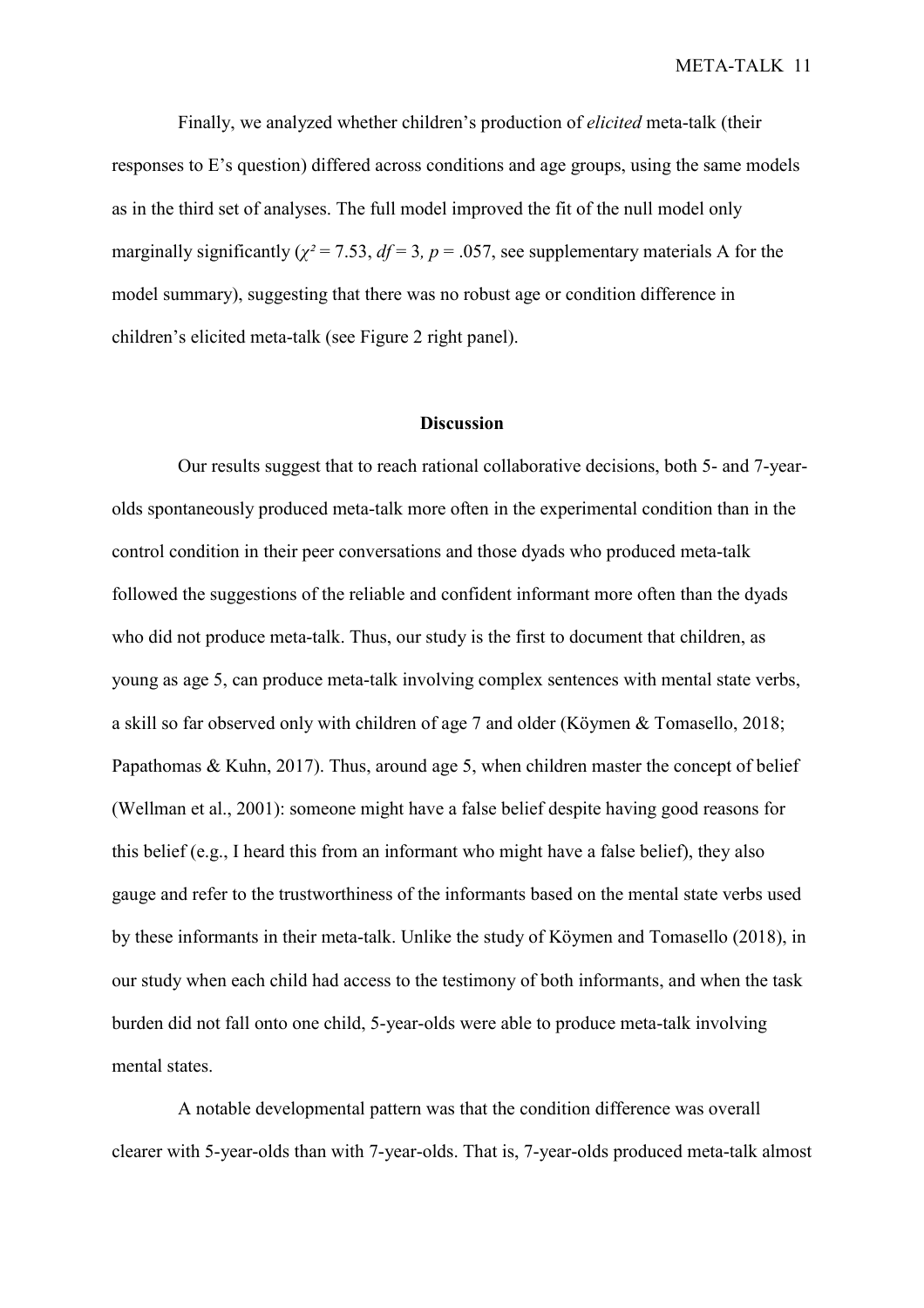equally frequently in both conditions. One explanation for this pattern is that the task was easy for the 7-year-olds and they focused on working out why one girl could be trusted more than the other and produced meta-talk (e.g., "she said she knows") across both conditions. In contrast, the 5-year-olds may have found this assessment of truthfulness more cognitively demanding, so tended to produce meta-talk only when it was necessary for choosing items (e.g., in the experimental condition). Interestingly, however, 5-year-olds chose the items suggested by the reliable and confident informant more than did 7-year-olds. We have observed that the 7-year-olds who were occasionally using their world knowledge and second-guessing their decisions (e.g., "animals do not eat rocks/sand") ended up choosing the items suggested by the less reliable and less confident informant. Nonetheless, each age group ended up choosing the items suggested by the reliable and confident informant significantly above chance in each condition.

Another notable finding was that age and condition did not have a robust effect on children's elicited meta-talk (when the experimenter interviewed them after their decision); whereas the pattern was clearer in spontaneous meta-talk. From the perspective of the children, the task was to choose the right items. Once they were done with their decisions, children were probably more reluctant to talk when E asked further questions. This is also in line with the literature which suggests children do not often answer open-ended whyquestions (Mammen, Köymen, & Tomasello, 2021). Spontaneous meta-talk, as compared to elicited meta-talk, was more informative in terms of what actually guided children's reasoning and decision-making.

Although we have documented that 5-year-olds could produce meta-talk, our task was still quite linguistically demanding, as it required children to master the concept of belief, comprehend, and produce complex sentences with mental state verbs, and would certainly not be suitable for younger age groups.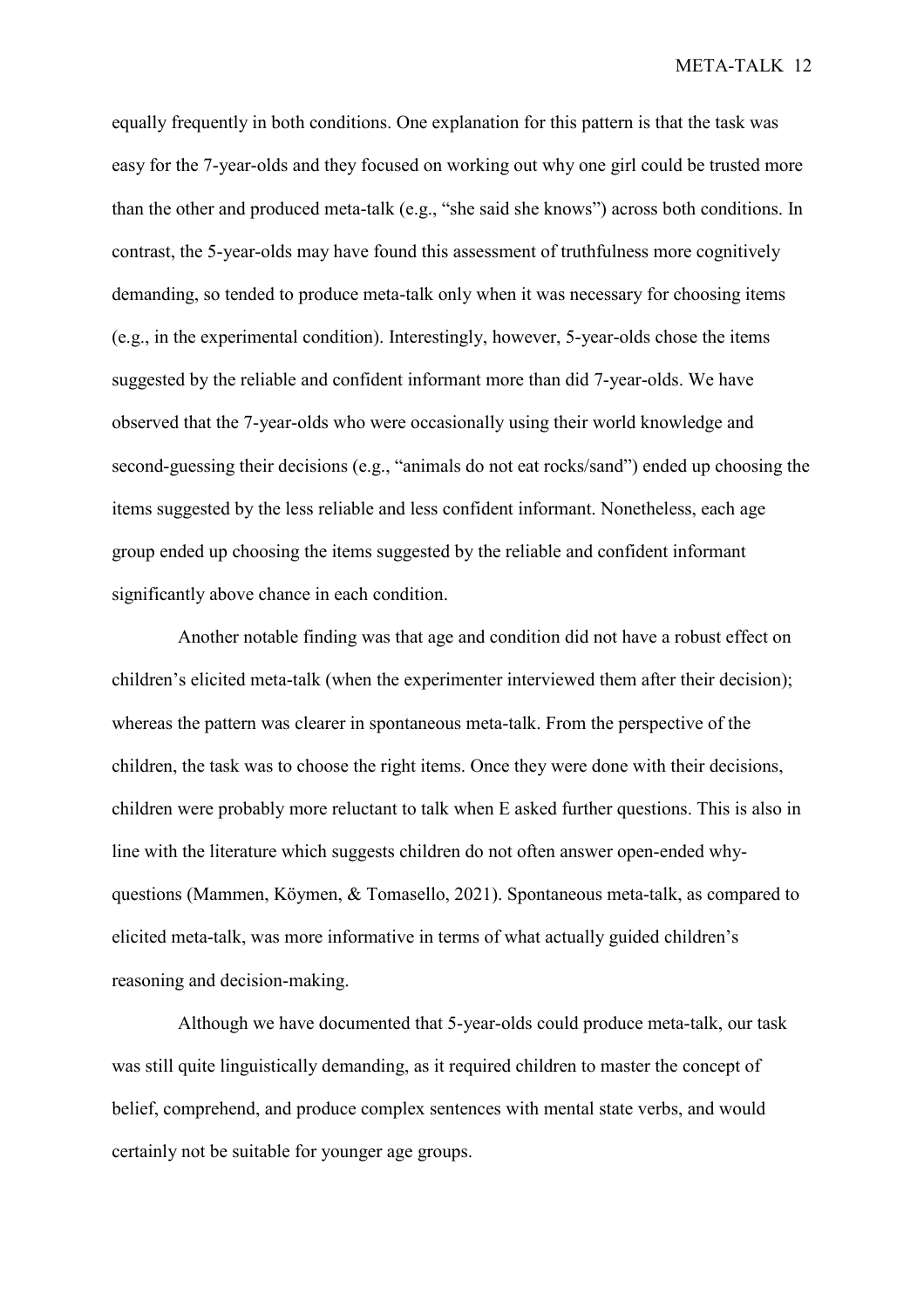### **Study 2**

In Study 2, we provided children with a new task, which was less linguistically demanding. First, instead of watching videos of second-hand reports, which requires comprehension of mental state verbs, children witnessed events live and could rely on their first-hand observation rather than someone else's report of their first-hand observation. Second, instead of producing meta-talk with mental state verbs, children could produce metatalk through simple sentences (e.g., "I saw it"). The experimenter (E1) tasked 3- and 5-yearolds with finding where a toy was hiding together with an adult partner (E2). One house had the toy's footprints in front of it. In the experimental condition, after the child and E2 decided that the toy must be in the house with the footprints, E2 left the room and E1 moved the toy to a new house. E2's belief of the toy's location was outdated, and the child had to convince E2 using meta-talk ("I saw it there"). In the control condition, E1 moved the toy to a new house then back into the original house so E2's belief remained correct. As part of our confirmatory hypotheses, we predicted that children would produce meta-talk more often in the experimental condition than in the control condition. We also predicted that 5-year-olds would produce meta-talk more often than 3-year-olds.

#### **Method**

## *Participants*

32 3-year-olds ( $M = 3$ ; 9,  $Range = 3$ ; 6 – 4; 0, 18 girls) and 32 5-year-olds ( $M = 5$ ; 5, *range* =  $5$ ; $1 - 5$ ; $11$ ,  $16$  girls) participated in the study. Data collection took place between December 2018 and March 2020. The sample size was decided prior to data collection based on studies using similar procedures (e.g., Köymen et al., 2020). Each child participated in both conditions (experimental and control). An additional six children were excluded from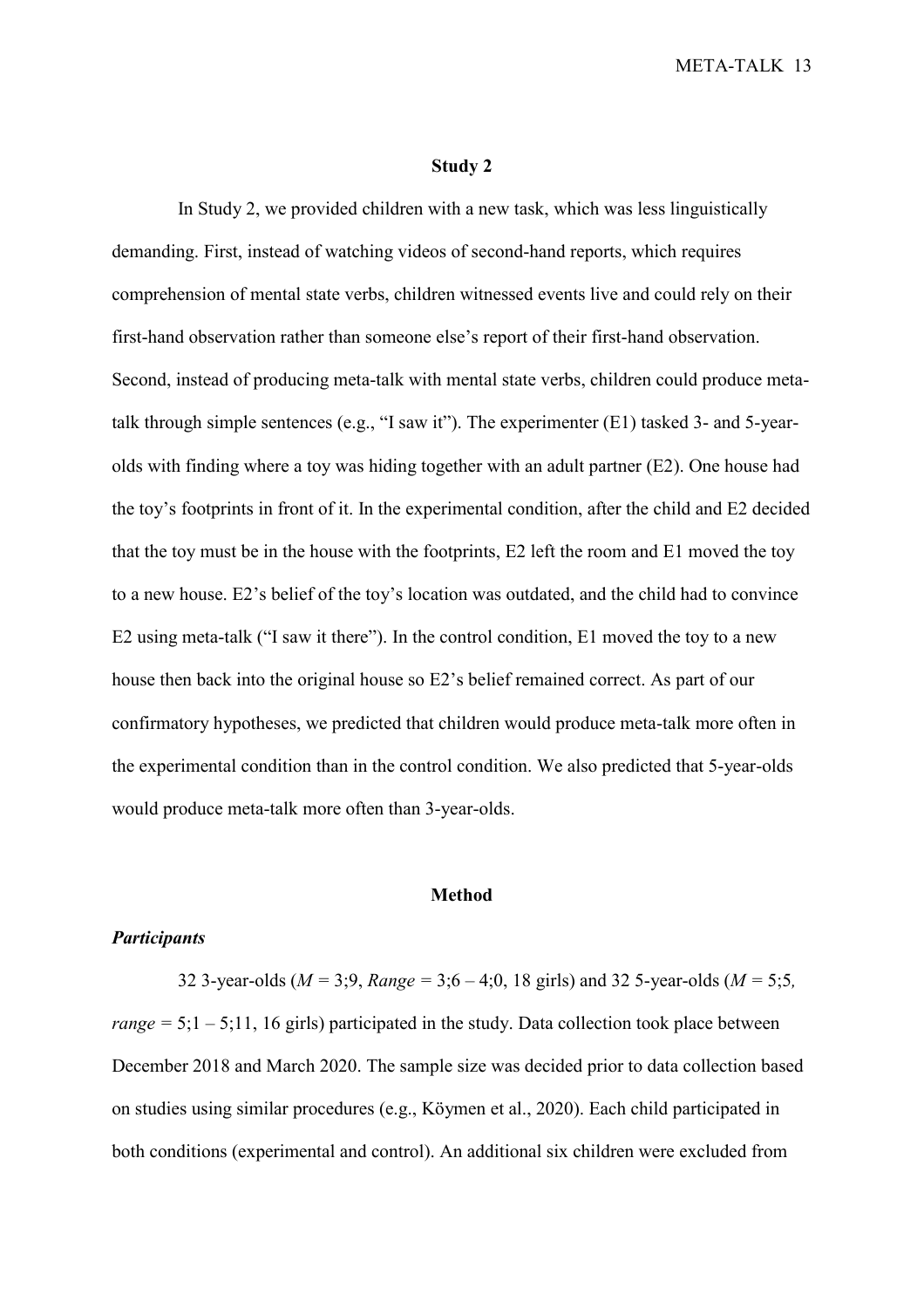the analysis due to experimenter error (3), refusal to play (2), and poor attention (1). Children were recruited from various nurseries/schools in North West England. They were all native speakers of English and had various socio-economic backgrounds.

# *Materials*

There were three toys: an elephant, a doll, and a truck. In each trial (one warm-up, two critical trials), a toy was hidden in one of the three houses (cardboard boxes), and one house had the path with the footprints that belonged to one of the three toys.

# *Procedure*

The study took place in quiet areas of the nurseries and schools. All sessions were video taped. The child and the two experimenters (E1, E2) first did some coloring for familiarization.

In the warm-up, E1 told the child and E2 that they were going to play a hide-andseek game. E1 then said, "The toy elephant will hide in one of the three houses. You two will find which house". E1 then said that the elephant liked to play in paint, dipped it into paint and showed it leaving footprints behind on a sheet of paper. E1 commented, "Look, the elephant left footprints!" With E2 and the child turned away, E1 hid the elephant in the middle box, which now had the path with footprints. E1 asked the pair to turn around. E2 asked the child, "so which house are we choosing?" If the child picked the correct house, E2 asked why. If the child chose the incorrect box, E2 said, "I think it's in another house" until they had picked the correct one. If the child did not refer to the footprints, E2 did ("because of the footprints, right?"). Then E1 revealed the elephant.

The order of conditions was counterbalanced. When the experimental condition was first, the procedure was the same as the warm-up trial, except that the toy was a doll, who left footprints and was hidden in the left box, which now had the path with the footprints. E2 and the child decided on a house the same way they did in the warm-up trial. When E1 was about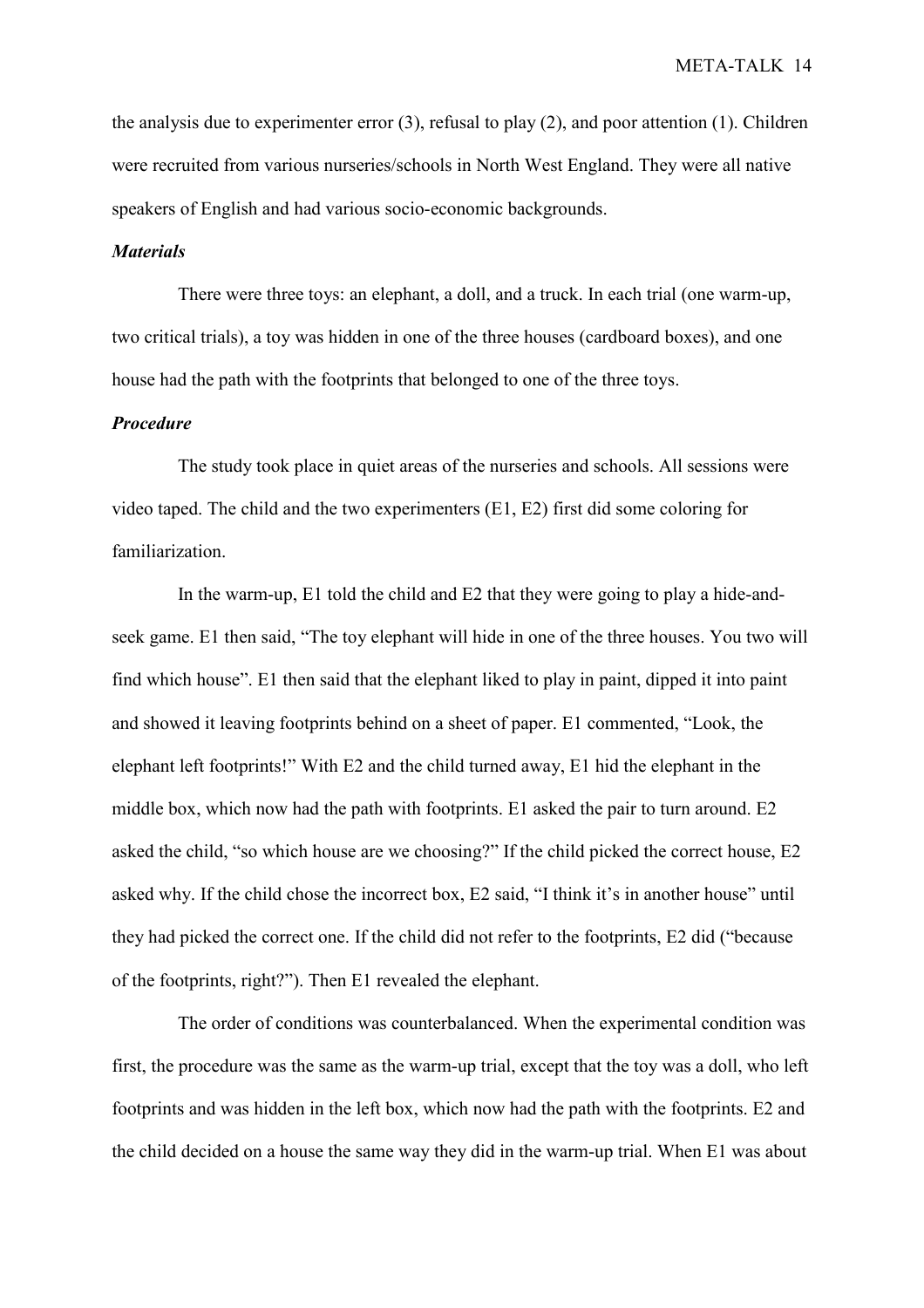to reveal the toy, E2 left the room saying she needed to make a phone call. With E2 outside, E1 took the doll out and wiped the paint off its feet. E1 moved the toy by walking it first up the path to the middle house and then up the path to the right house (see Figure 3). Thus, E2's belief was now outdated. E1 asked, "Where is the doll now?" to make sure the child knew where the toy was now located. Most children answered this question correctly. If the child answered incorrectly, E1 said "I think it is in one of the other houses" until they selected the correct house. E1 then left the room and E2 entered the room. E2 reminded the child of the original house they chose, "We said this house [pointing at the original, and now incorrect, house with the footprints]. Are we choosing that house?" If the child agreed, E2 said, "because of the footprints, right?". If the child disagreed and pointed to the right house, E2 challenged this by saying, "but there are no footprints there?" (See Table 1 for E2's prompts). After the child responded (or after five seconds, if there was no response), E2 said, "Which house are we choosing? We need to get this right". After the child pointed at a house, E2 asked why they should choose that house and then agreed with the child. They called E1 back into the room and announced which house they chose. If it was the correct box, E1 said, "It is in this box [showing the inside]"; if incorrect, E1 said "It's not in this box" in a neutral tone.

E1 moved on to the control condition, and said, "Let's play again with a truck." The procedure was the same as the experimental condition. E2 left the room again by saying that she forgot her keys outside. With E2 outside, the child saw E1 move the toy up the path to the middle box, then back to where it was originally, so E2's belief was still correct. When E2 returned, she again said, "We said this house. Are we choosing this house?" and provided the same prompts as she did in the experimental condition, depending on whether the children agreed or disagreed with her (see Table 1). They called E1 back into the room to check the correct box.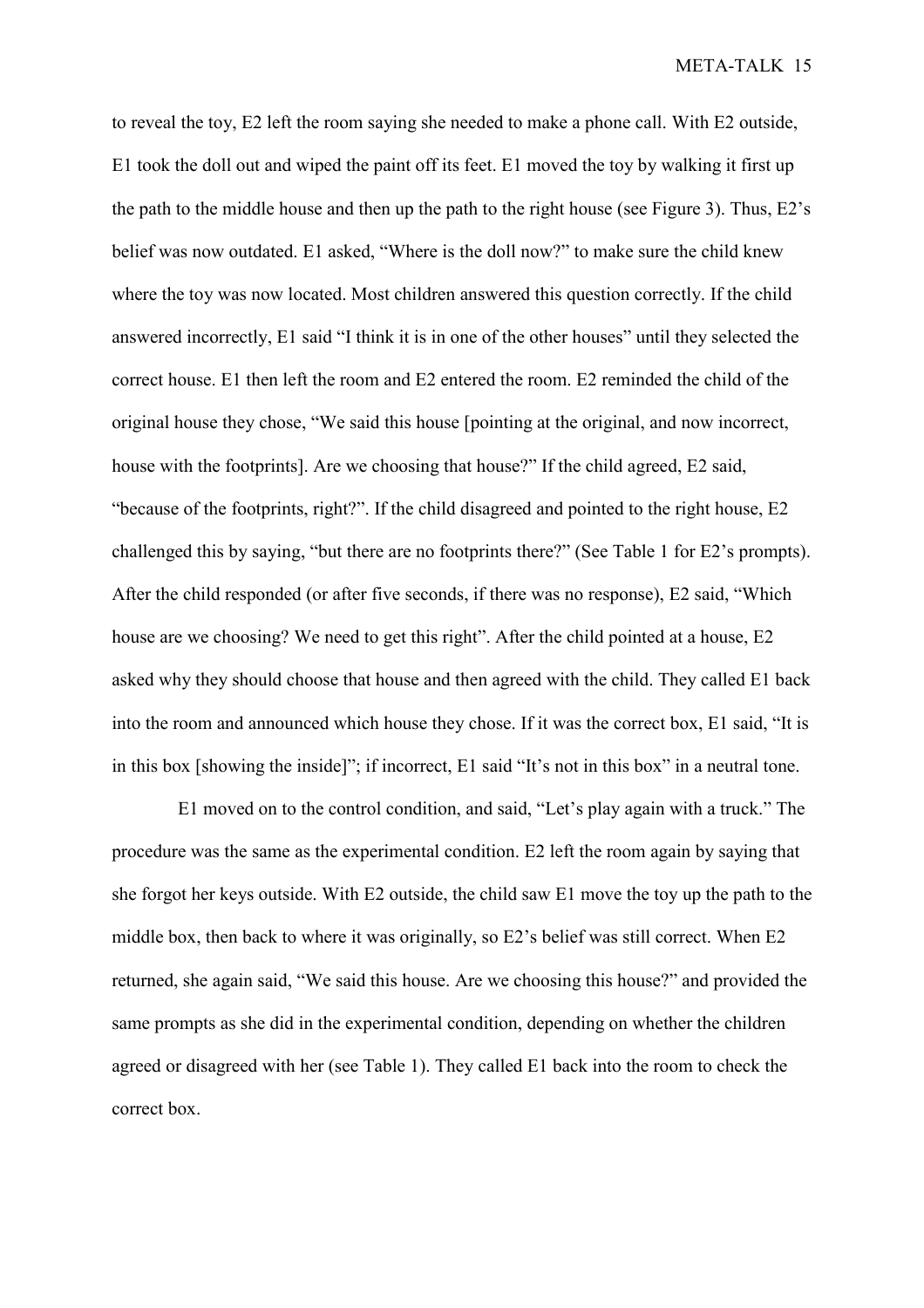The order of conditions, the toys in each condition, and position of the path with traces (left or right) were counterbalanced.

## *Coding*

In the conversations between the child and E2, we identified children's meta-talk operationalized as reasons involving children witnessing the experimenter's act on the toy and/or the toy's relocation, thereby proving their better knowledge access as compared to E2 (e.g., "because I saw that she moved it", "I saw the baby in there", "She's in that house … and I saw that", "she moved it to that house", "because she wiped the feet."). There were some minor experimenter errors with 10 children (all 5-year-olds, 8 in the experimental condition, 2 in the control condition) where E2 repeated the prompts "because of the footprints, right?" or "but there are no footprints there?". If the children provided meta-talk in response to these extra prompts, we coded these children as those who did not produce metatalk. A second coder coded the 25% of the transcripts (eight children in each age group) for meta-talk. The agreement was  $\kappa = .89$ .

#### **Results**

Eight children (five 3-year-olds and three 5-year-olds) did not correct E2's incorrect proposal in the experimental condition and two children (one 3-year-old and one 5-year-old) suggested to choose the incorrect house in the control condition. In total, ten children ended up choosing the incorrect house in one condition (10 out of 128 trials).

Children received a total of three prompts: 1) But/because there are no footprints there? 2) Which house are we choosing? 3) Why are we choosing this house? (see Table 1) For those children who produced meta-talk, the mean number of prompts they received was 1.71 ( $SD = 1.25$ ) for 3-year-olds and 1.43 ( $SD = 1.24$ ) for 5-year-olds in the experimental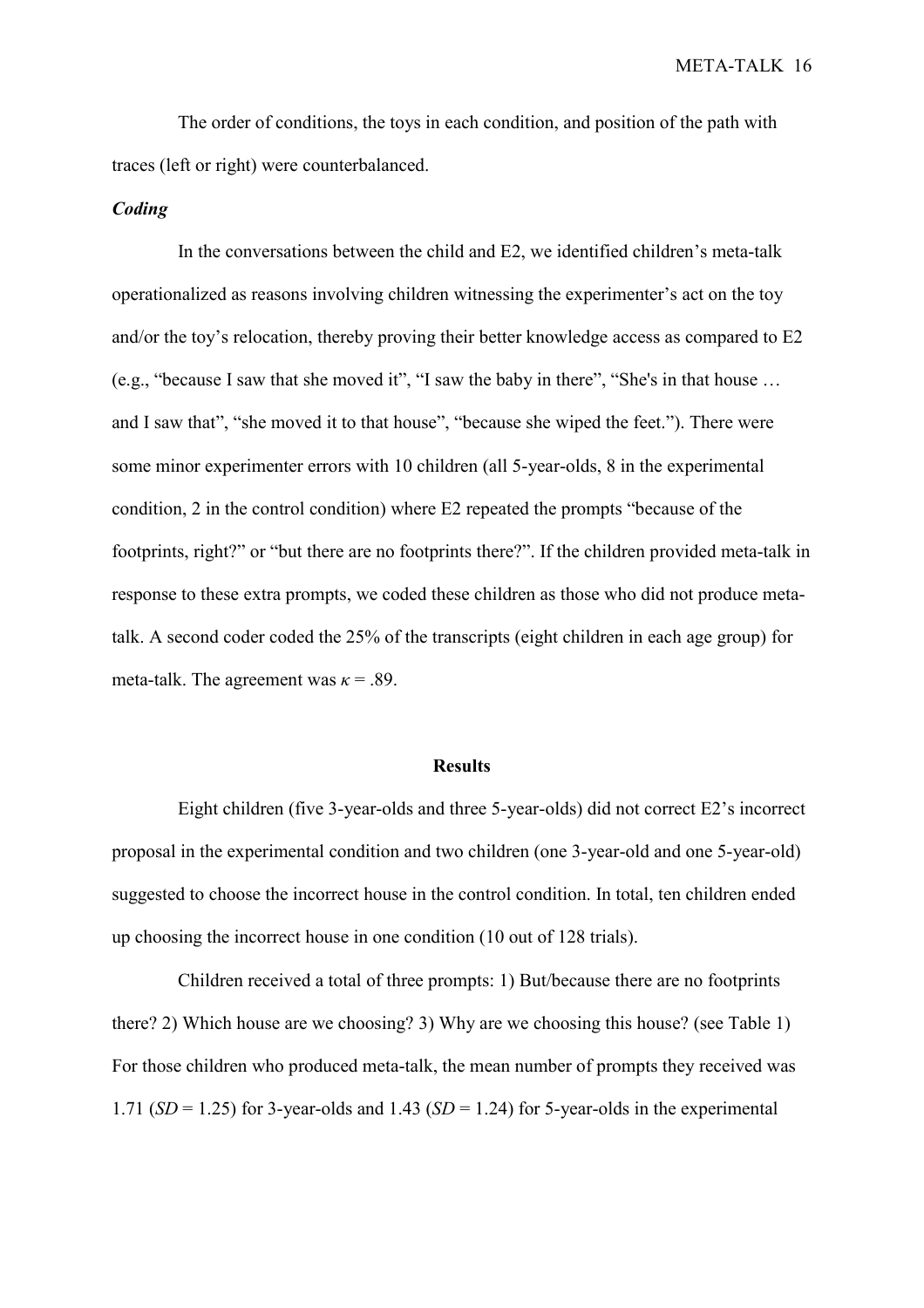condition. It was  $0 (SD = 0)$  for 3-year-olds and 1.33 ( $SD = 1.23$ ) for 5-year-olds in the control condition.

We analyzed whether children's production of meta-talk differed across age groups and conditions, using Generalized Linear Mixed Model (GLMM). The unit of analysis was each condition. The response variable was the binary measure of whether children produced meta-talk in one condition. The full model included age (3, 5), condition (experimental, control), and their interaction; condition order (experimental condition first, control condition first), gender, and the random factor of child id (as we observed each child in both conditions)<sup>[1](#page-16-0)</sup>. The null model included condition order, gender, and the random factor of child id. The full model improved the fit as compared to the null model ( $\chi^2$  = 36.69, *df* = 3, *p* < .001). However, the interaction between age and condition was not significant ( $\chi^2$  = 0.21, *df* = 1,  $p = .645$ ). We then removed the interaction term to be able to interpret the main effects. The reduced model without the interaction term revealed significant main effects of condition  $(\chi^2 = 11.43, df = 1, p < .001, 95\% \text{ CI} [0.66, 3.08])$  and age  $(\chi^2 = 25.62, df = 1, p < .001, 95\%$ CI [-5.09 -1.61], see supplementary materials B for the model summary). Both age groups were more likely to produce meta-talk in the experimental condition than in the control condition, and 5-year-olds were more likely to produce meta-talk than 3-year-olds (see Figure 4).

### **Discussion**

Our results suggest that children were able to produce meta-talk (including simpler forms which we termed meta-talk) from as young 3 years of age in a less demanding task. Moreover, when their proposals were challenged by their partner (E2) in the experimental

 $\overline{a}$ 

<span id="page-16-0"></span><sup>&</sup>lt;sup>1</sup> We also ran a GLMM which included the 3-way interaction between age, condition, and condition order, but this model had convergence problems. Thus, we are reporting the model above which included the main effects of age and condition, as these were our main manipulations.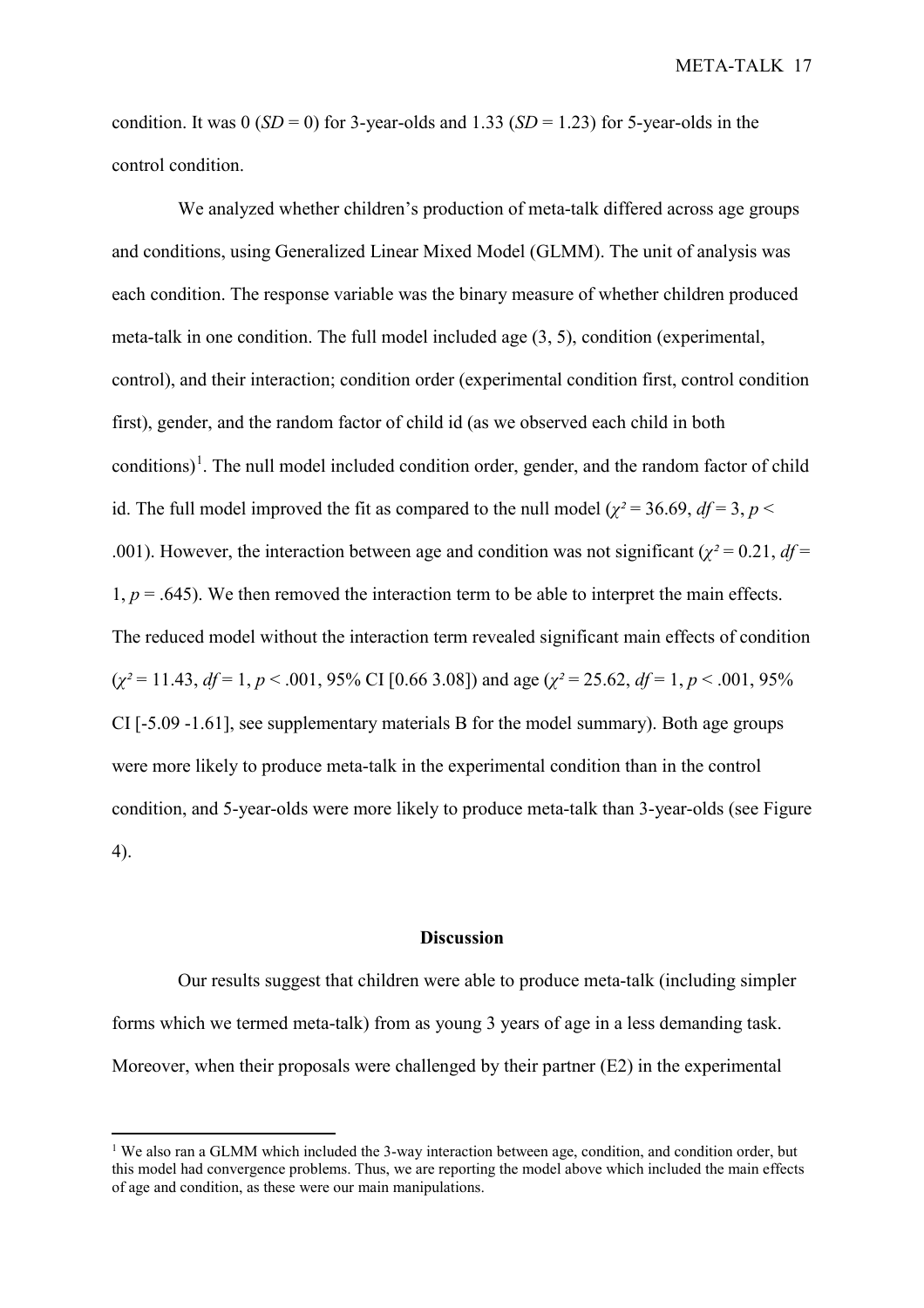condition ("But there are no footprints there?"), children produced counterarguments refuting the reasoning of their partner again through meta-talk ("*I saw* that it is in that house"). This finding particularly challenges the findings by Köymen and colleagues (2020) which suggest that 3-year-olds were only able to produce meta-talk in the form of counterarguments after receiving discourse training prior to the task and being primed during the task (children selectively repeated one of the two counterarguments presented to them). Our findings demonstrate that preschool children can formulate meta-talk in the form of counterarguments *spontaneously*, without any prior training or priming.

We also found that 5-year-olds produced meta-talk more often than did 3-year-olds in the control condition and our prediction was that children would not produce meta-talk in the control condition. The 5-year-olds, especially those who had the experimental condition first, tended to produce more meta-talk in the control condition. These 5-year-olds often referred to how E1 was naughty and produced meta-talk in the control condition following the experimental condition such as "She moved it again".

A few children did not correct E2 or refute her incorrect proposal when she returned to the room in the experimental condition and even fewer children corrected E2 when E2's proposal was actually correct in the control condition. We believe these are unlikely to be memory problems as we checked whether children knew the final location of the toy prior to their interaction with E2. A more likely explanation would be that children did not want to contradict the adult in the experimental condition or were not concerned about making the correct decision in the control condition.

# **General Discussion**

Although the kinds of meta-talk observed in Study 1 and Study 2 were structurally different (Study 1 involved complex sentences, whereas Study 2 involved simple sentences),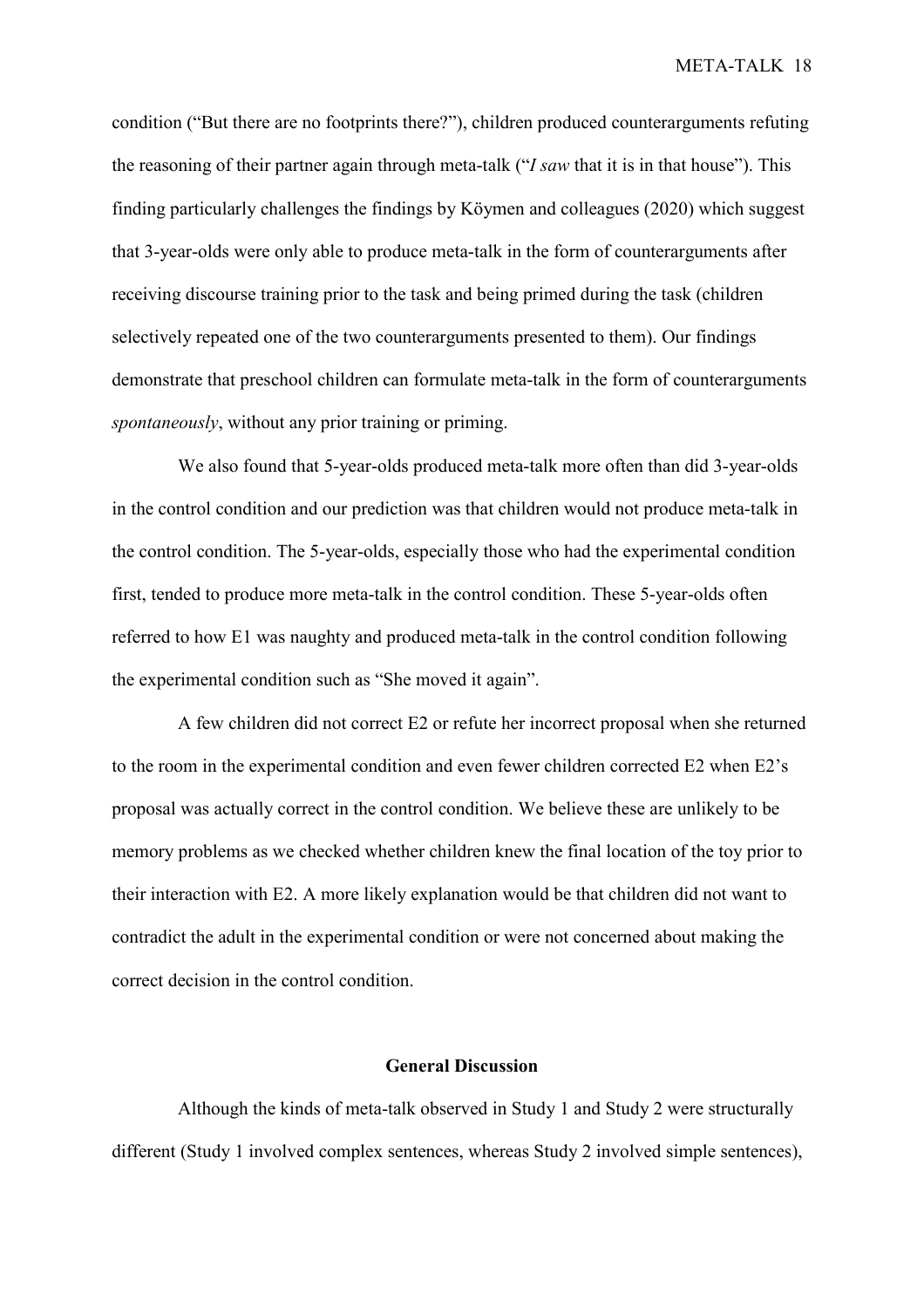the discursive function of the meta-talk in the two studies was the same. It involved references to standards of reasoning or ranking of evidence. In Study 1, children alluded to one standard of reasoning "mentioning first-hand knowledge tops mentioning a lack of firsthand knowledge". In Study 2, children alluded to a similar standard of reasoning "witnessing an event tops not witnessing that event."

Another difference between the two studies was that in Study 1, children had to compare the knowledge access of two independent sources in their meta-talk, whereas in Study 2 they had to compare their knowledge access to their partner's. It is well-documented that by age 3 and 4, children place more weight on their own first-hand experience than someone else's report (Robinson, Champion, & Mitchell, 1999) but evaluating other people's knowledge states or comparing the knowledge states of two independent sources (comparing two subjective perspectives) emerges around age 5 (Tomasello, 2018; Wellman et al., 2001). Thus, when children had to report what they witnessed ("I saw the toy move") to refute their partner's reasoning in Study 2, preschoolers were able to produce meta-talk.

Our findings have implications for children's Theory of Mind and language development. Study 1 was cognitively and linguistically demanding because it required the understanding of mental states and comprehending and using the associated complex complement-clause constructions with mental state verbs. Children's comprehension of complement-clause constructions with mental state verbs (e.g., "I think that ...", "I know that ...") has been highlighted to be an indicator of and a linguistic tool for children's ability to represent mental states of themselves and others, including false beliefs (e.g., de Villiers & de Villiers, 2000; Lohmann & Tomasello, 2003). Although around age 3, children start using complement-clause constructions in their spontaneous speech, these are almost always with first-person pronouns such as "I think X" which are considered to be propositionally empty and function as attention getters or epistemic markers and mitigators such as "maybe", rather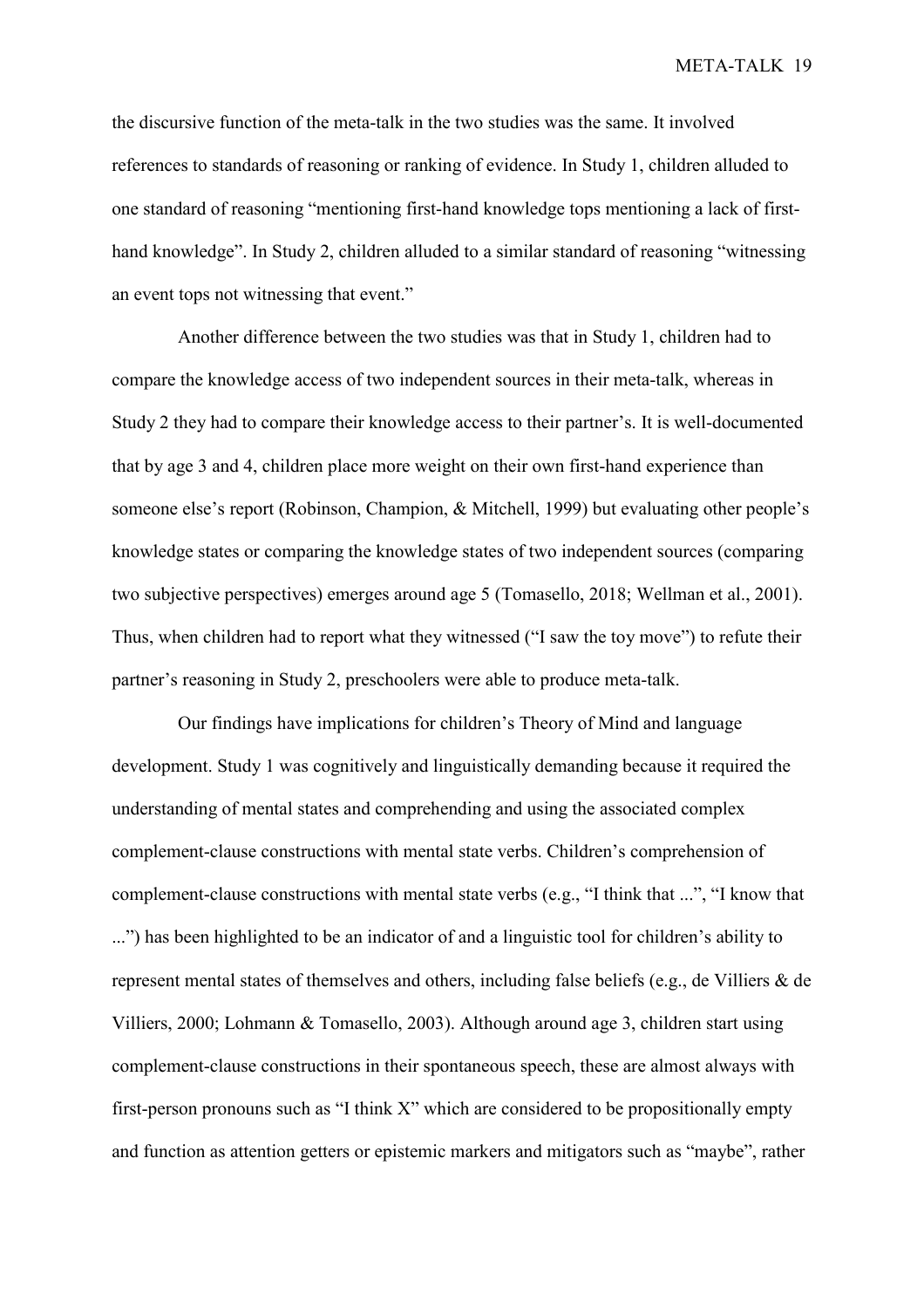than references to mental states (Brandt el al., 2010; Diessel, 2004; Diessel & Tomasello, 2001; Köymen, Lieven, & Brandt, 2016). Yet comprehending and flexibly using these constructions with third-person pronouns (e.g., "She knows they eat rocks") are considered to be better indicators of understanding mental states of others (Brandt et al., 2016). Our study is the first experimental study to show that by age 5 children use these constructions with mental state verbs with third-person pronouns after hearing them with first-person pronouns. In addition, we also show that 5-year-olds compare mental state verbs to justify a claim for their partners through meta-talk.

Study 2, on the other hand, required neither an understanding of mental states nor production of complex sentences, even if some children did use complex sentences (e.g., "I saw it move"). Although the experimenter had a false belief and challenged the child's proposal of choosing a house without the footprints ("but there are no footprints there"), the child had to respond to E2's objection and explain why his or her reasons are better than the experimenter's reasons by referring to their own knowledge access (e.g., "I saw it in that house").

Overall, our findings demonstrate that children can produce meta-talk in increasingly complex social contexts as their socio-cognitive skills improve with age. By age 3, children begin producing meta-talk when they themselves have access to information that their partner does not. By age 5, children can produce meta-talk to decide which of two informants that they heard from is better informed. As other studies have shown (e.g., Köymen & Tomasello, 2018), by age 7, children can produce meta-talk to decide which of the two informants is better informed: one that they heard from and the other that they did not hear from, but their partner heard from, when they and their partner individually received conflicting information from informants that differed in reliability. Thus, as children's mental state understanding and linguistic knowledge advances around age 5, their meta-talk also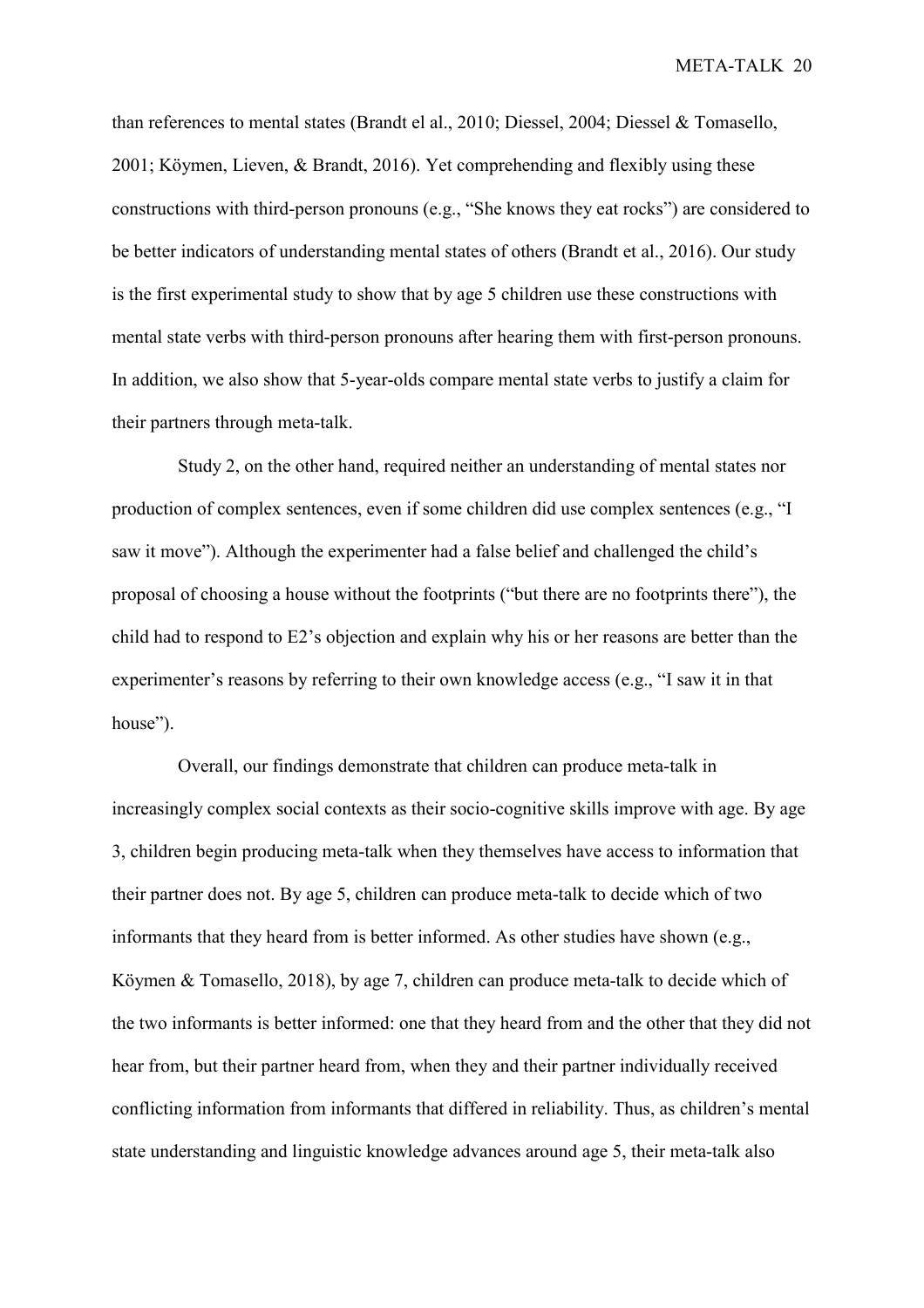becomes more complex, and children start emphasizing the mental state verbs in their metatalk to justify their claims about the trustworthiness of independent informants.

# *Limitations and Future Directions*

One potential criticism could be that the meta-talk in Study 2 involved reasons with simple sentences without mental state terms, such as "she moved it", which is different from complex sentences that clearly express the knowledge access of the speaker in Study 2 (e.g., "*I saw* it move") or the informant as in Study 1 (e.g., "She said she knows"). However, we argue that even simple sentences such as "she moved it" implicitly express children witnessing the relocation of the toy, their knowledge access and justifies how they know the toy's location. This can in fact be an artifact of the linguistic structure of English, in which evidential marking or marking the information source is optional. Unlike in English, in some languages such as Turkish, Japanese, etc., the use of evidential marking is grammatically obligatory. In reporting past events, speakers of these languages must choose one of the two evidential markers: one that denotes a witnessed event or a first-hand observation and the other that denotes unwitnessed event or a second-hand observation (Aksu-Koc, 1988; Ozturk & Papafragou, 2016). Because evidential marking is not obligatory in English, some children expressed that they themselves saw the toy move and some stated that someone else moved it. Future research could compare preschool children's use of meta-talk in different languages such as the comparison of Turkish- and English-speaking children to see some structural properties of a language would provide children certain advantages in their reasoning or social learning.

## *Conclusion*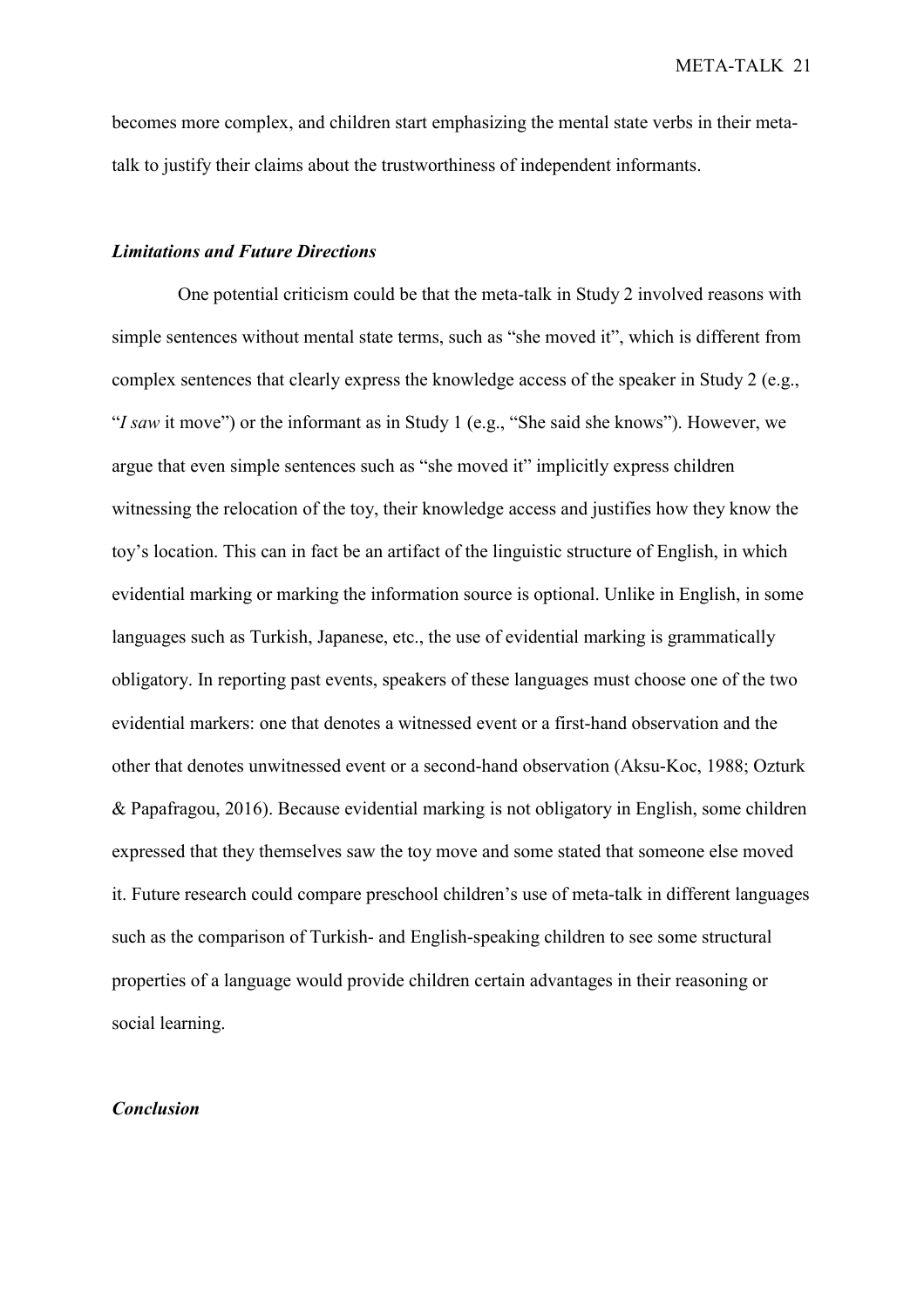Producing meta-talk requires speakers to reflect on their partners' reasons, as well as their own reasons, and explain which set of reasons are better, a crucial ability in making rational collaborative decisions (Köymen & Tomasello, 2020; Mercier & Sperber, 2011). In two studies, we have demonstrated that starting around age 3, more reliably at age 5, children spontaneously produce meta-talk to convince their partners to reach rational decisions during collaborative problem-solving, even when their partner challenged them with valid reasons. Overall, our findings highlight that collaborative problem-solving, in which conflicting perspectives are evaluated, presents an important context to observe young children's reasoning.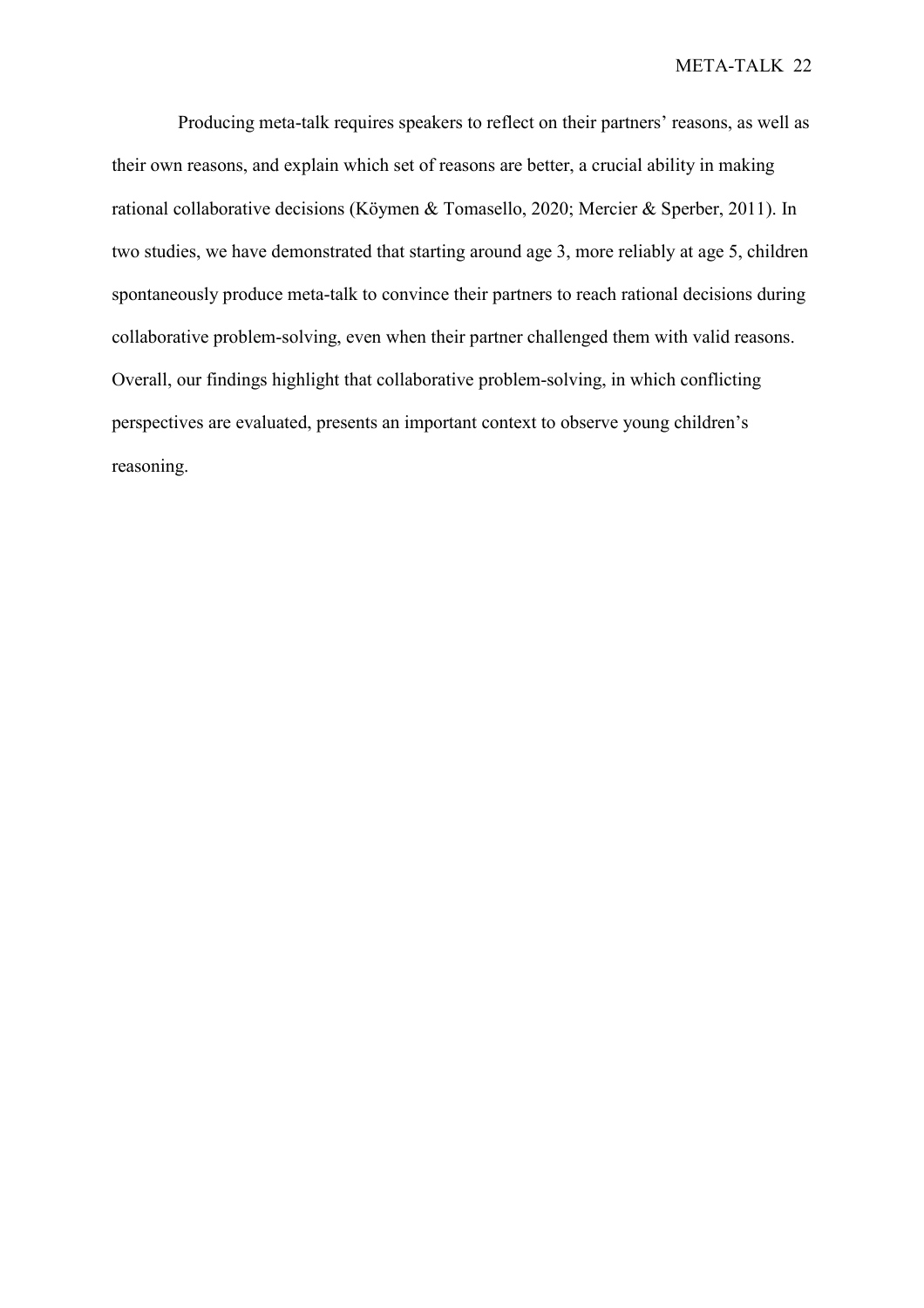#### **References**

- Aksu-Koç, A. (1988). *The acquisition of aspect and modality: The case of past reference in Turkish*. Cambridge, England: Cambridge University Press.
- Brandt, S., Buttelmann, D., Lieven, E., Tomasello, M. (2016). Children's understanding of first- and third-person perspectives in complement clauses and false-belief tasks. *Journal of Experimental Child Psychology*, 151, 131-143. [https://doi.org/10.1016/j.jecp.2016.03.004](https://psycnet.apa.org/doi/10.1016/j.jecp.2016.03.004)
- Brandt, S., Lieven, E., & Tomasello, M. (2010). Development of word order in German complement-clause constructions: effects of input frequencies, lexical items, and discourse function. *Language, 86*, 583-610.<https://doi.org/10.1353/lan.2010.0010>
- Castelain, T., Bernard, S., & Mercier, H. (2017). Evidence that two-year-old children are sensitive to information presented in arguments. *Infancy,* 23(1), 124- 135. [https://doi.org/10.1111/infa.12202](https://psycnet.apa.org/doi/10.1111/infa.12202)
- de Villiers, J., & de Villiers, P. (2000). Linguistic determinism and the understanding of false belief. In P. Mitchell & K. J. Riggs (Eds.), *Children's reasoning and the mind* (pp. 191–228). Hove, UK: Psychology Press.
- Diessel, H. (2004). *Acquisition of complex sentences*. Cambridge, UK: Cambridge University Press.
- Diessel, H., & Tomasello, M. (2001). The acquisition of finite complement clauses in English: A corpus-based analysis. *Cognitive Linguistics, 12*, 97–141. <https://doi.org/10.1515/cogl.12.2.97>
- Domberg, A., Köymen, B., & Tomasello, M. (2019). Young children choose to reason with partners who submit to reason. *Cognitive Development, 52*, 100824. <https://doi.org/10.1016/j.cogdev.2019.100824>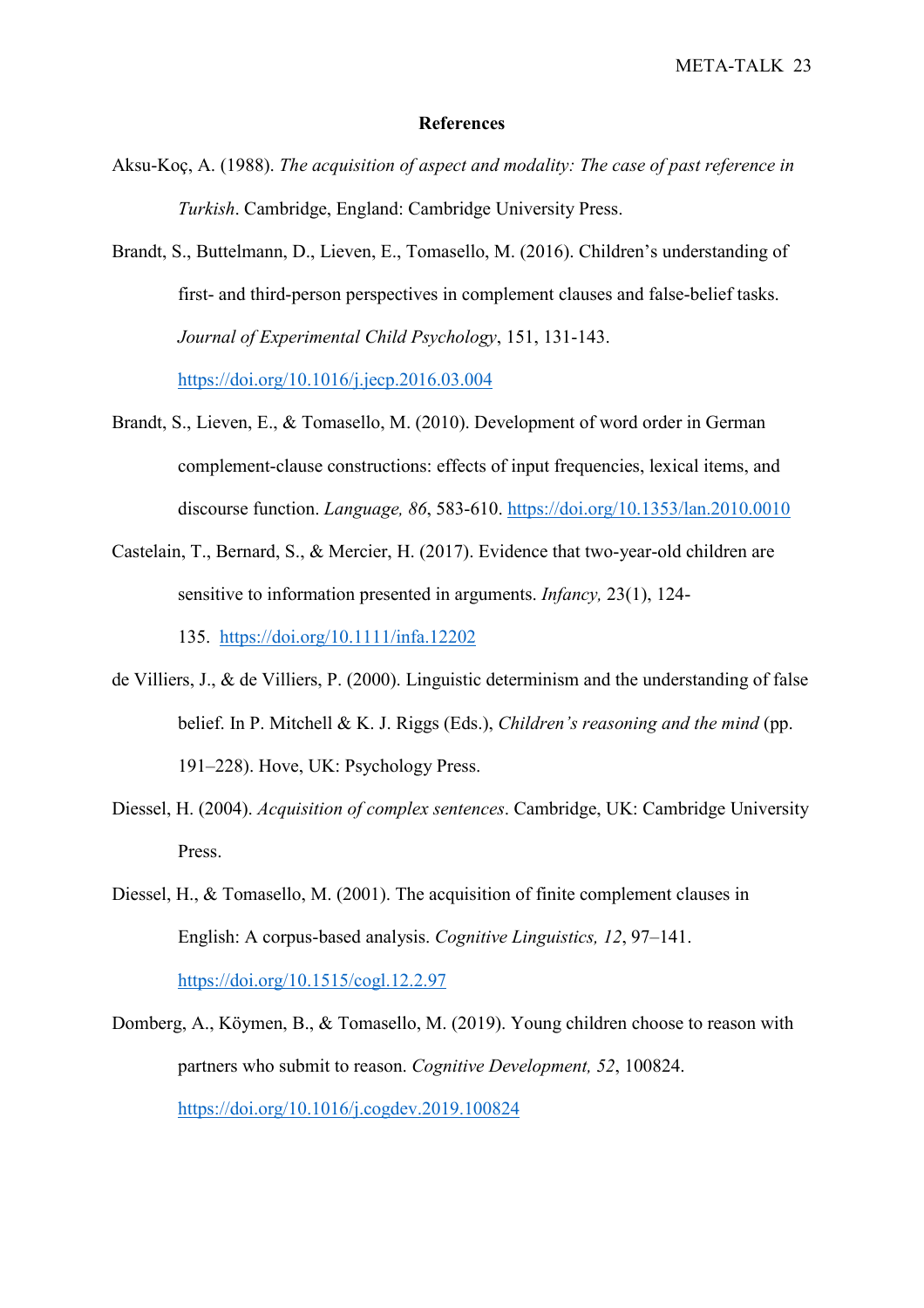Iordanou, K. (2010). Developing argument skills across scientific and social domains. *Journal of Cognition and Development, 11*, 293– 327. <https://doi.org/10.1080/15248372.2010.485335>

Koenig, M.A. (2012). Beyond Semantic Accuracy: Preschoolers Evaluate a Speaker's Reasons. *Child Development*, 83(3), 1051-1063. [https://doi.org/10.1111/j.1467-](https://psycnet.apa.org/doi/10.1111/j.1467-8624.2012.01742.x) [8624.2012.01742.x](https://psycnet.apa.org/doi/10.1111/j.1467-8624.2012.01742.x)

- Köymen, B., Lieven, E., & Brandt, S. (2016). Syntactic and semantic coordination in finite complement-clause constructions: A diary-based case study. Journal of Child Language, 43(1), 22-42.<https://doi.org/10.1017/S0305000914000853>
- Köymen, B., Mammen, M., and Tomasello, M. (2016). Preschoolers use common ground in their justificatory reasoning with peers*. Developmental Psychology*, 52(3), 423-429. [https://doi.org/10.1037/dev0000089](https://psycnet.apa.org/doi/10.1037/dev0000089)
- Köymen, B., O'Madagain, C., Domberg, A. and Tomasello, M. (2020). Young children's ability to produce valid and relevant counter-arguments. *Child Development, 91*(3), 685-693.<https://doi.org/10.1111/cdev.13338>
- Köymen, B. and Tomasello, M. (2018). Children's meta-talk in their collaborative decision making with peers. *Journal of Experimental Child Psychology*, 166, 549-566. [https://doi.org/10.1016/j.jecp.2017.09.018](https://psycnet.apa.org/doi/10.1016/j.jecp.2017.09.018)
- Köymen, B. and Tomasello, M. (2020). The early ontogeny of reason giving. *Child Development Perspectives*.<https://doi.org/10.1111/cdep.12384>
- Kuhn, D. (2001). How do people know? *Psychological Science, 12*, 1–8. <https://doi.org/10.1111/1467-9280.00302>
- Kuhn, D., & Udell, W. (2003). The development of argument skills. *Child Development,* 74, 1245–1260. [https://doi.org/10.1111/1467-8624.00605](https://psycnet.apa.org/doi/10.1111/1467-8624.00605)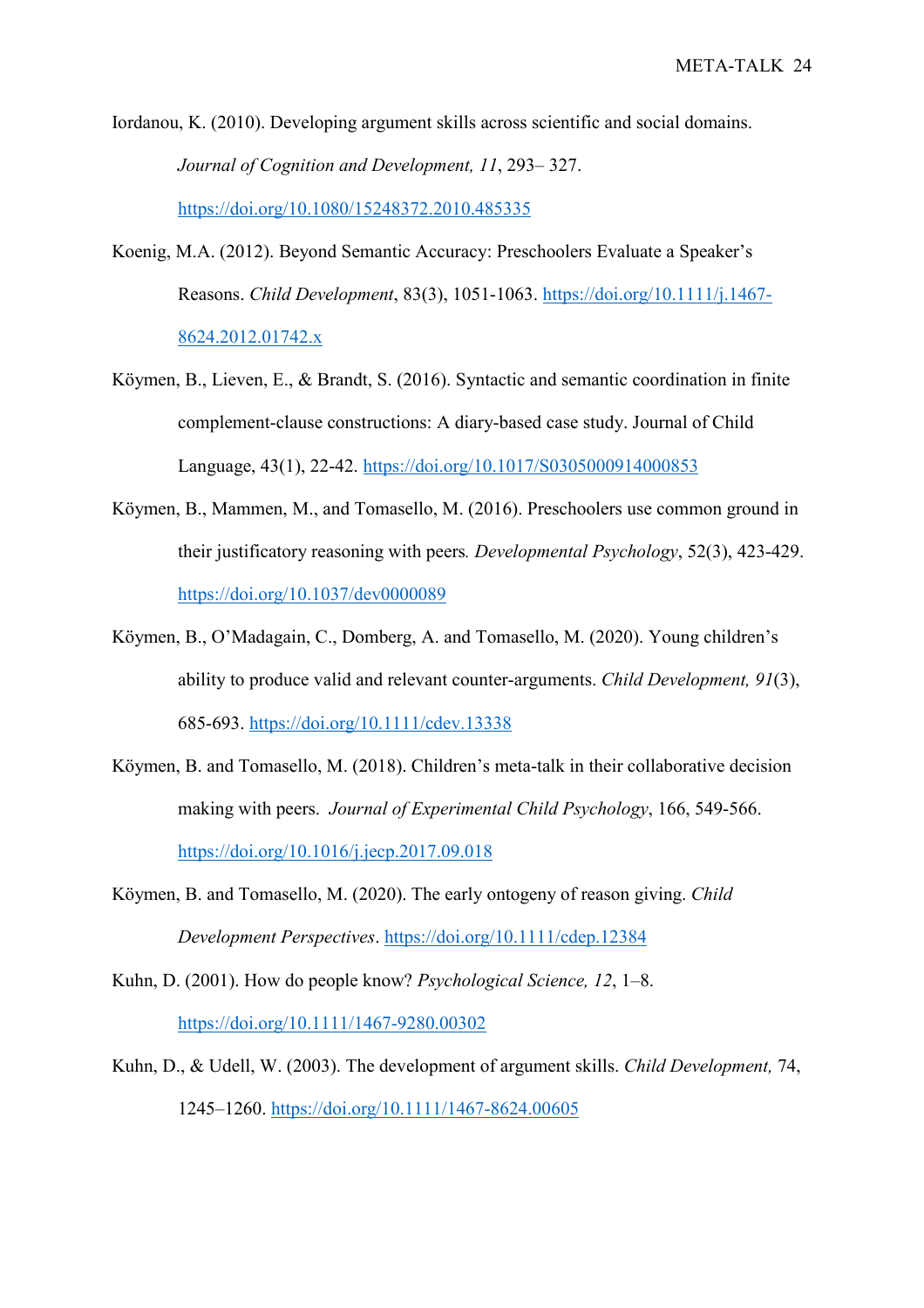Kuhn, D., Zillmer, N., Crowell, A., & Zavala, J. (2013). Developing norms of argumentation: Metacognitive, epistemological, and social dimensions of developing argumentive competence. *Cognition and Instruction, 31*, 456–496. <https://doi.org/10.1080/07370008.2013.830618>

- Lohmann, H., & Tomasello, M. (2003). The role of language in the development of false belief understanding: A training study. *Child Development, 74*, 1130–1144. https://doi.org/10.1111/1467-8624.00597
- Mahr, J., & Csibra, G. (2018). Why do we remember? The communicative function of episodic memory. *Behavioral and Brain Sciences, 41*, E1. <https://doi.org/10.1017/S0140525X17000012>
- Mammen, M., Köymen B., and Tomasello, M. (2018). The reasons young children give to peers when explaining their judgements of moral and conventional rules. *Developmental Psychology,* 54(2), 254-262.<https://doi.org/10.1037/dev0000424>
- Mammen, M., Köymen B., and Tomasello, M. (2018). Young children's moral judgments change depending on the relationship between the agents. *Cognitive Development, 57*, 100973. https://doi.org/10.1016/j.cogdev.2020.100973
- Moore, C., Bryant, D., & Furrow, D. (1989). Mental terms and the development of certainty. *Child Development, 60*, 167–171.<http://www.jstor.com/stable/1131082>
- Mercier, H. and Sperber, D. (2011). Why do humans reason? Arguments for an argumentative theory. *Behavioural and Brain Sciences*, 34, 57-111.

<https://doi.org/10.1017/S0140525X10000968>

Ozturk, O., & Papafragou, A. (2016). The acquisition of evidentiality and source monitoring. *Language Learning and Development, 12*, 199-230. <http://dx.doi.org/10.1080/15475441.2015.1024834>

Papafragou, A., Li, P., Choi, Y., & Han, C. (2007). Evidentiality in Language and Cognition.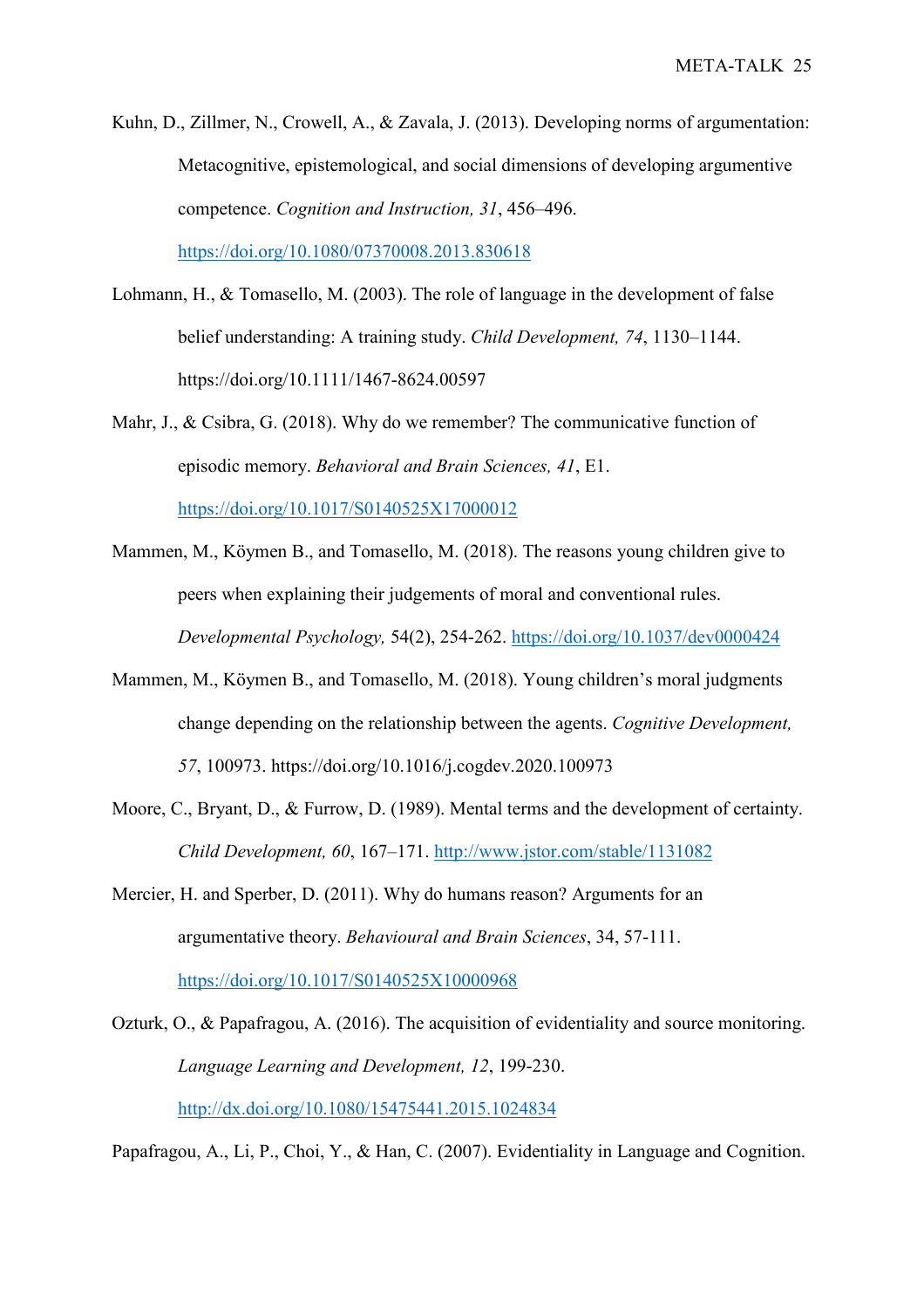*Cognition, 103,* 253-299.<https://doi.org/10.1016/j.cognition.2006.04.001>

- Papathomas, L. & Kuhn, D. (2017). Learning to argue via apprenticeship. *Journal of Experimental Psychology, 159*, 129-139. <http://dx.doi.org/10.1016/j.jecp.2017.01.013>
- Robinson, E. J., Champion, H., & Mitchell, P. (1999). Children's ability to infer utterance veracity from speaker informedness. *Developmental Psychology*, *35*, 535–546. 10.1037//0012-1649.35.2.535.
- Sabbagh, M. A., & Baldwin, D. A. (2001). Learning words from knowledgeable versus ignorant speakers: Links between preschoolers' theory of mind and semantic development. *Child Development, 72*, 1054–1070. [https://doi.org/10.1111/1467-](https://doi.org/10.1111/1467-8624.00334) [8624.00334](https://doi.org/10.1111/1467-8624.00334)
- Tomasello, M. (2018). How children come to understand false beliefs: A shared intentionality account. *Proceedings of the National Academy of Sciences of the United States of America, 115*, 8491–8498.<https://doi.org/10.1073/pnas.1804761115>
- Tomasello, M. (2019). *Becoming Human: A Theory of Ontogeny*. Cambridge, MA: The Belknap Press of Harvard University Press.
- Wellman, H. M., Cross, D., & Watson, J. (2001). Meta- analysis of theory-of-mind development: The truth about false belief. *Child Development, 72*, 655–684. <https://doi.org/10.1111/1467-8624.00304>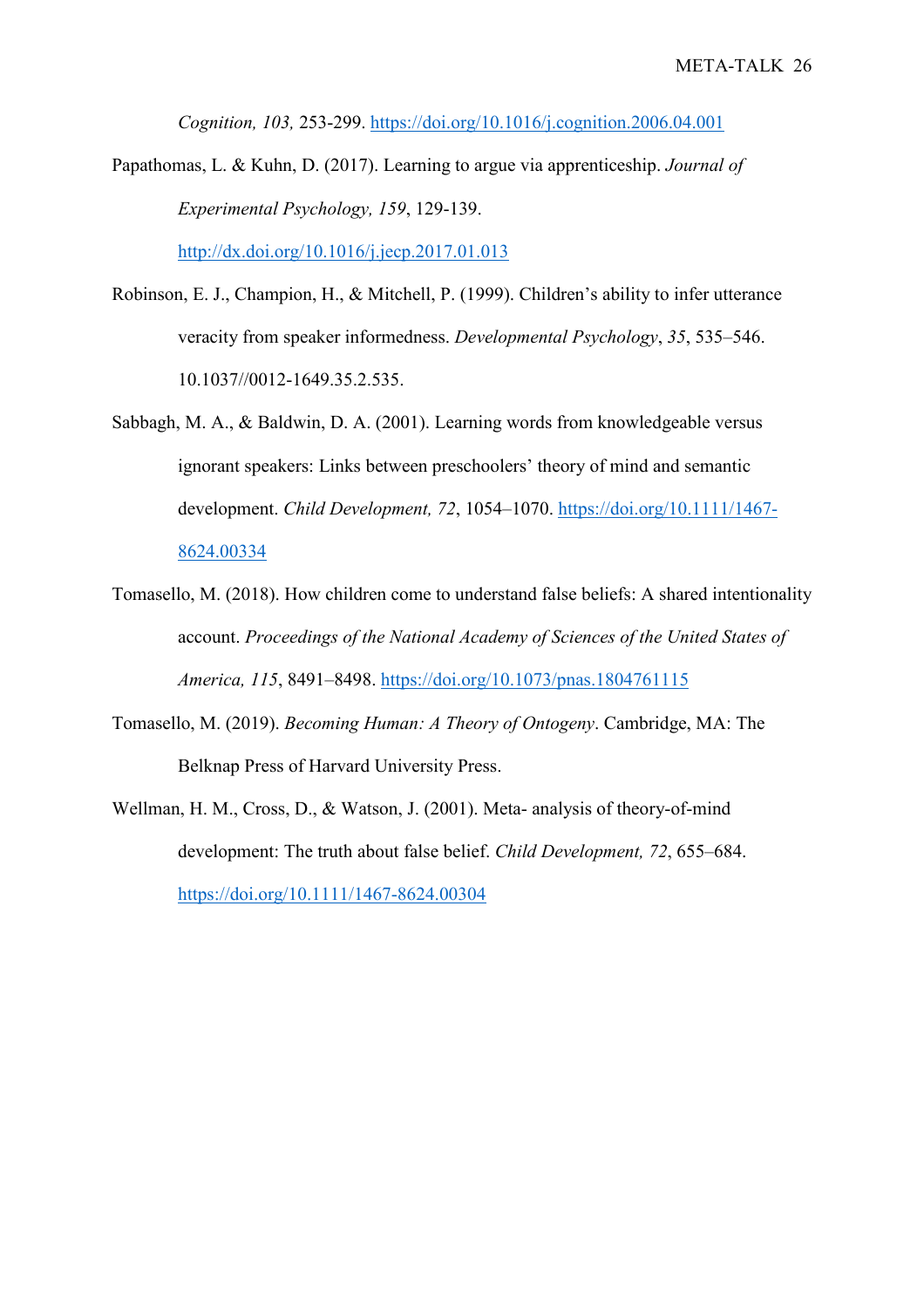*Table 1.* E2's responses to child, after E2 says, "We said that house [Pointing to the original house they chose] Are we choosing that house?"

| Child disagrees with E2 (usually in the    | Child agrees with E2 (usually in the control |
|--------------------------------------------|----------------------------------------------|
| experimental condition)                    | condition)                                   |
| 1. But there are no footprints there?      | 1. Because there are no footprints there?    |
| 2. So which house do we choose? Because we | 2. So which house do we choose? Because we   |
| really want to get this right.             | really want to get this right.               |
| 3. Why are we choosing this house?         | 3. Why are we choosing this house?           |
| 4. Okay, so we're choosing this house.     | 4. Okay, so we're choosing this house.       |
|                                            |                                              |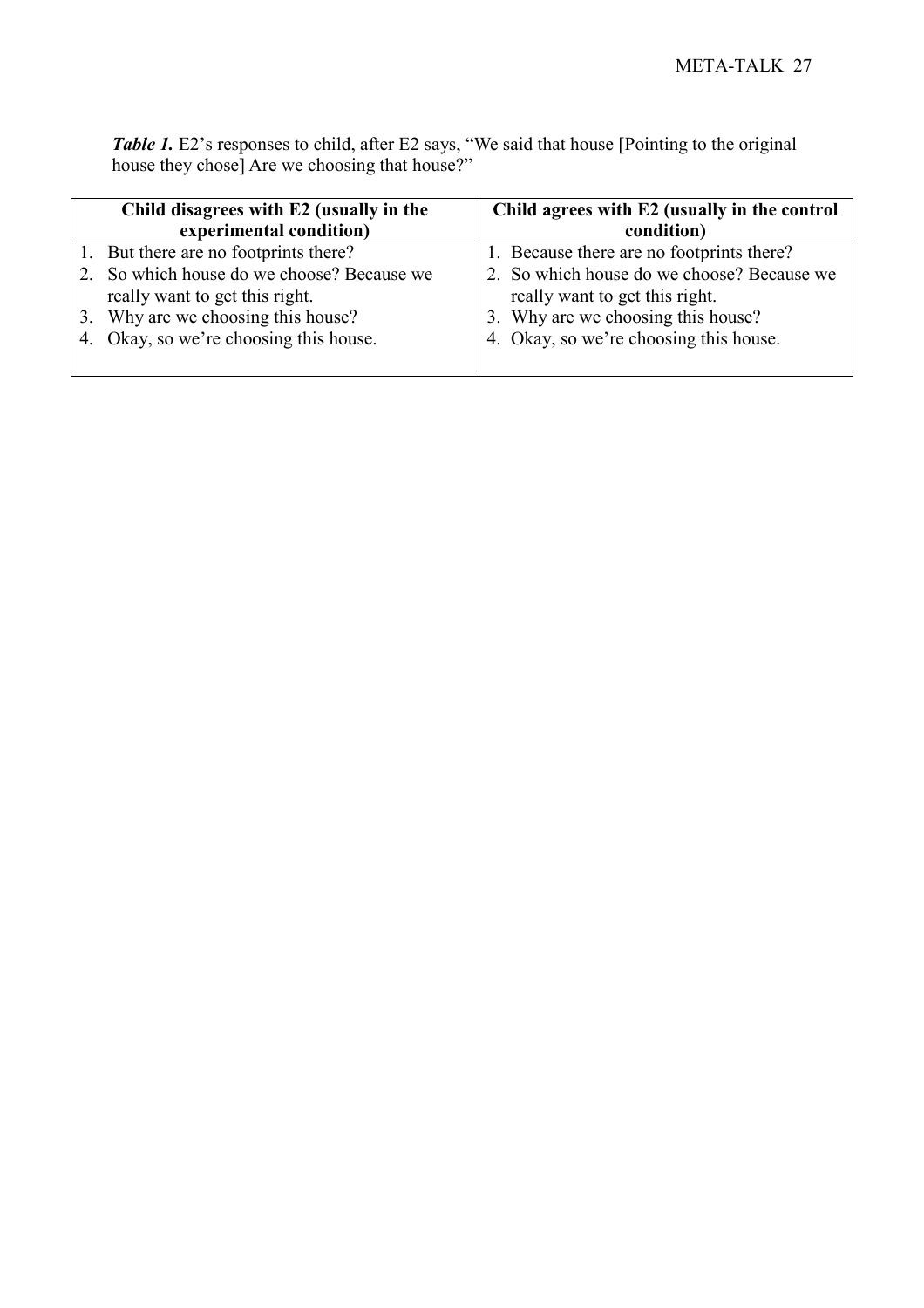



*Figure 2.* The percentage of dyads who produced spontaneous meta-talk (left panel) and elicited meta-talk (right panel) in Study 1.

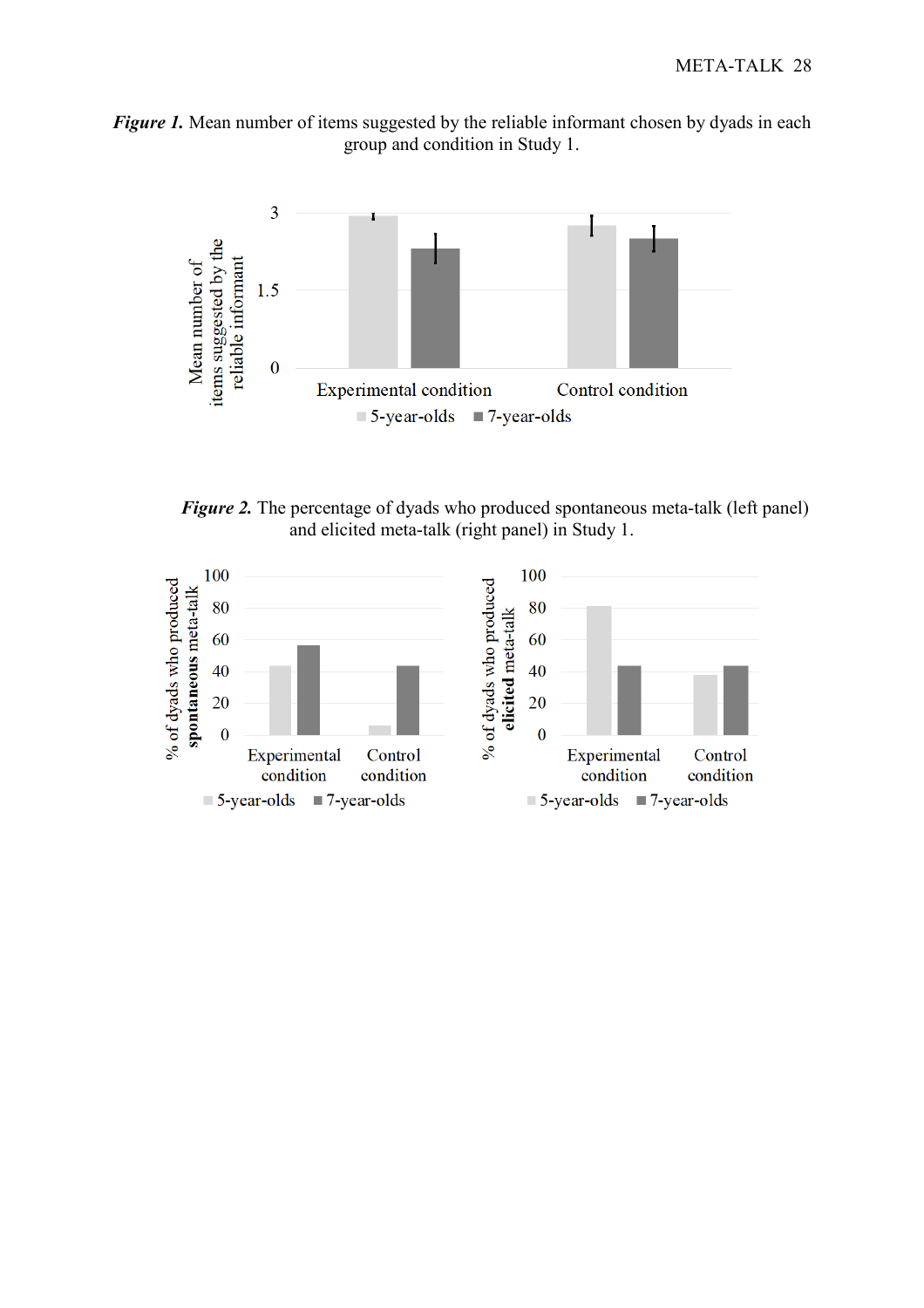

*Figure 3.* The set-up of Study 2

*Figure 4.* Percentage of children who produced meta-talk in each condition and age group in Study 2.